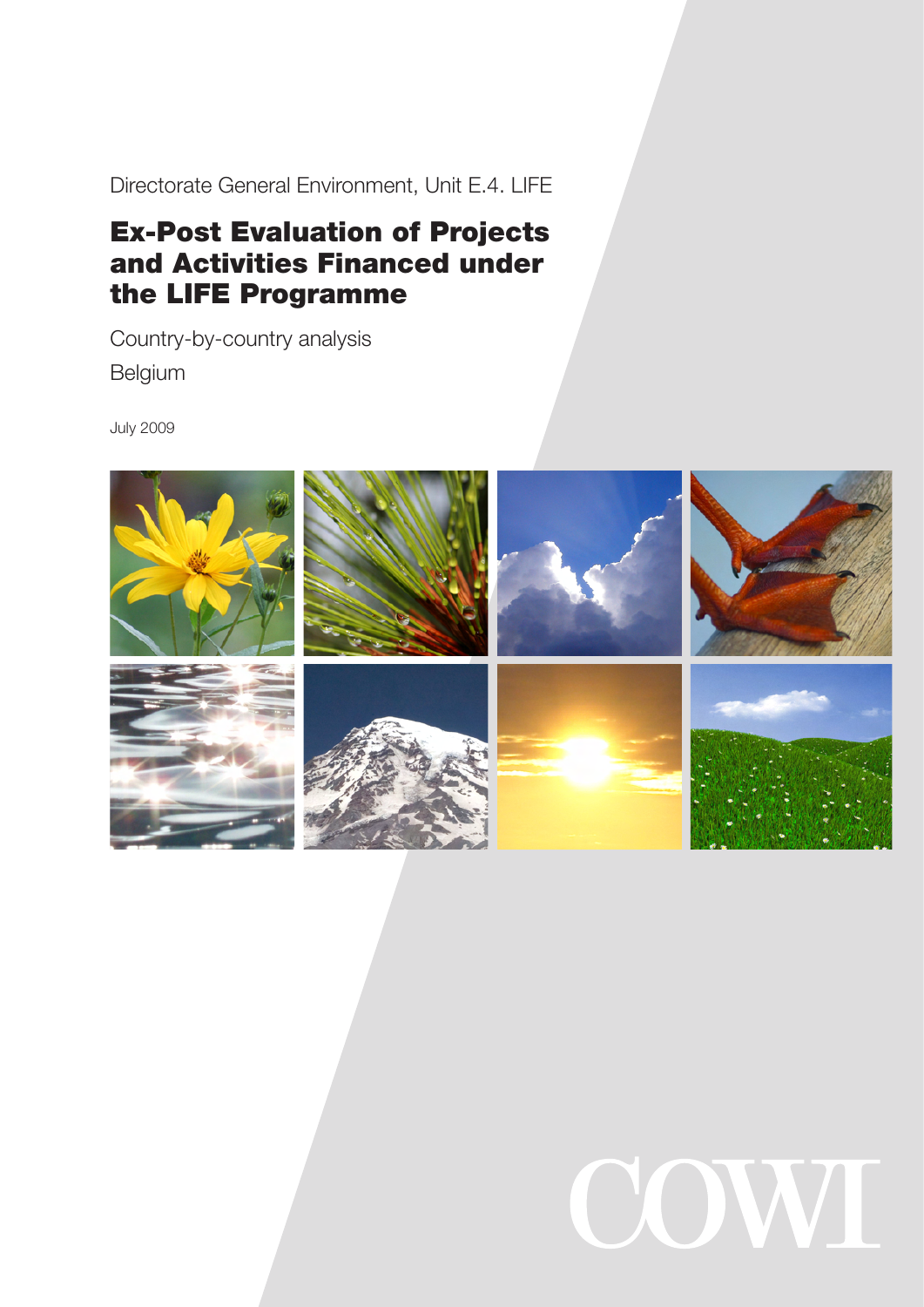

**COWI A/S** 

**Parallelvej 2 DK-2800 Kongens Lyngby Denmark** 

**Tel +45 45 97 22 11 Fax +45 45 97 22 12 www.cowi.com** 

Directorate General Environment, Unit E.4. LIFE

# Ex-Post Evaluation of Projects and Activities Financed under the LIFE Programme

Country-by-country analysis

Belgium

July 2009

Document no. /-3 Belgium Version 1 Date of issue July.2009 Prepared BIM, IL Checked BIM, TIH, IL Approved BIM

This report has been prepared as a result of an independent evaluation by COWI being contracted by the Directorate General Environment

**The views expressed are those of the Consultant and do not necessarily reflect those of the European Commission.**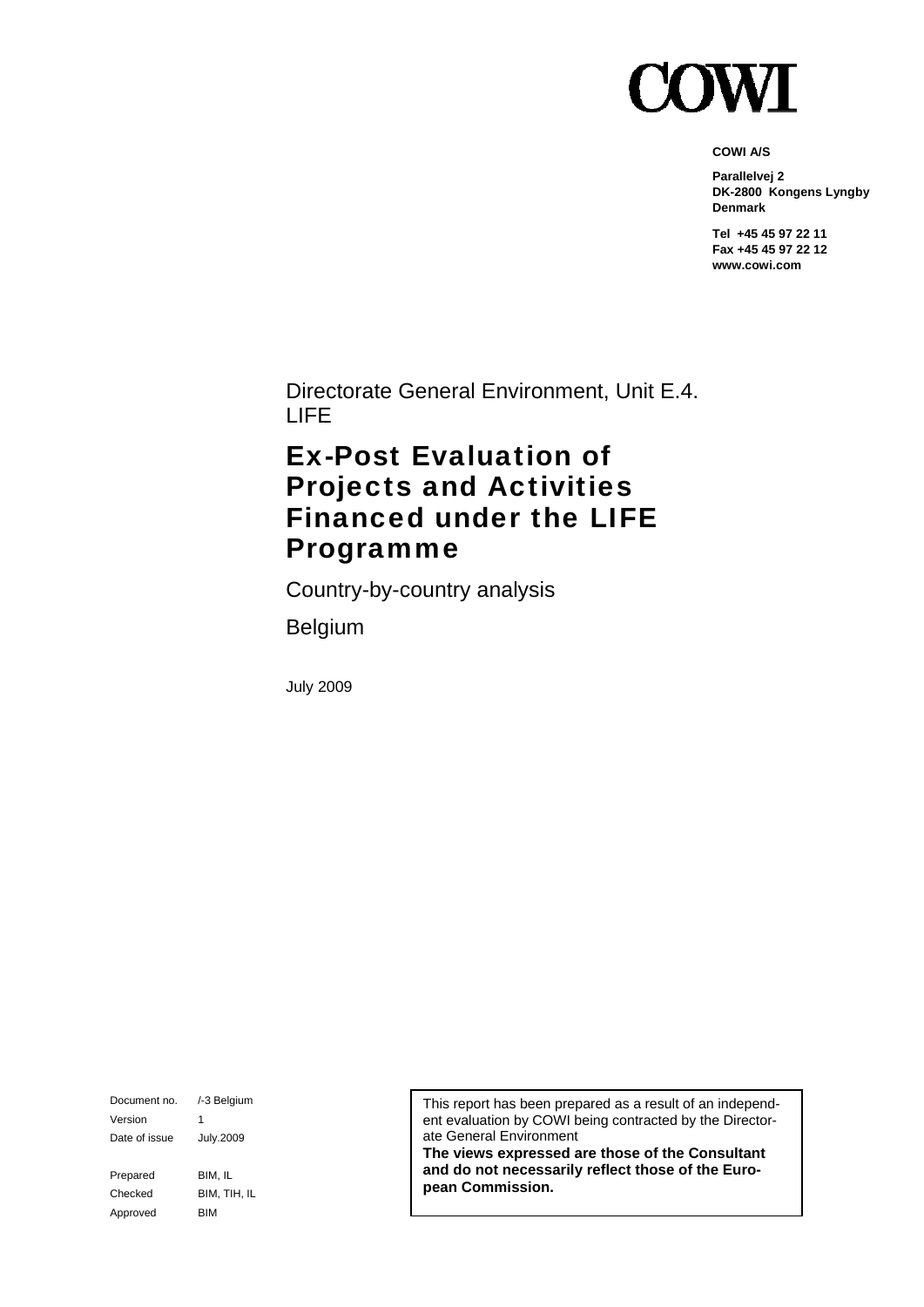### Table of Contents

| 1              | <b>Executive summary</b>                     | $\mathbf{2}$ |
|----------------|----------------------------------------------|--------------|
| $\mathbf{2}$   | <b>Introduction</b>                          | $\mathbf{2}$ |
| 3              | <b>Environmental policy overview</b>         | $\mathbf{2}$ |
| 4              | <b>Overview of LIFE projects in Belgium</b>  | 3            |
| 5              | <b>Effects of projects implemented</b>       | 4            |
| 5.1            | Results and impacts for Nature projects      | 4            |
| 5.2            | Results and impacts for Environment projects | 5            |
| 6              | The effectiveness of projects                | 5            |
| $\overline{7}$ | The sustainability of projects               | 6            |
| 8              | The utility of projects                      | 6            |

## Table of Appendices

| Appendix 1 | Comprehensive overview of LIFE Projects in Belgium     |
|------------|--------------------------------------------------------|
| Appendix 2 | Summary tables on LIFE Environment projects in Belgium |
| Appendix 3 | Summary tables on LIFE Nature projects in Belgium      |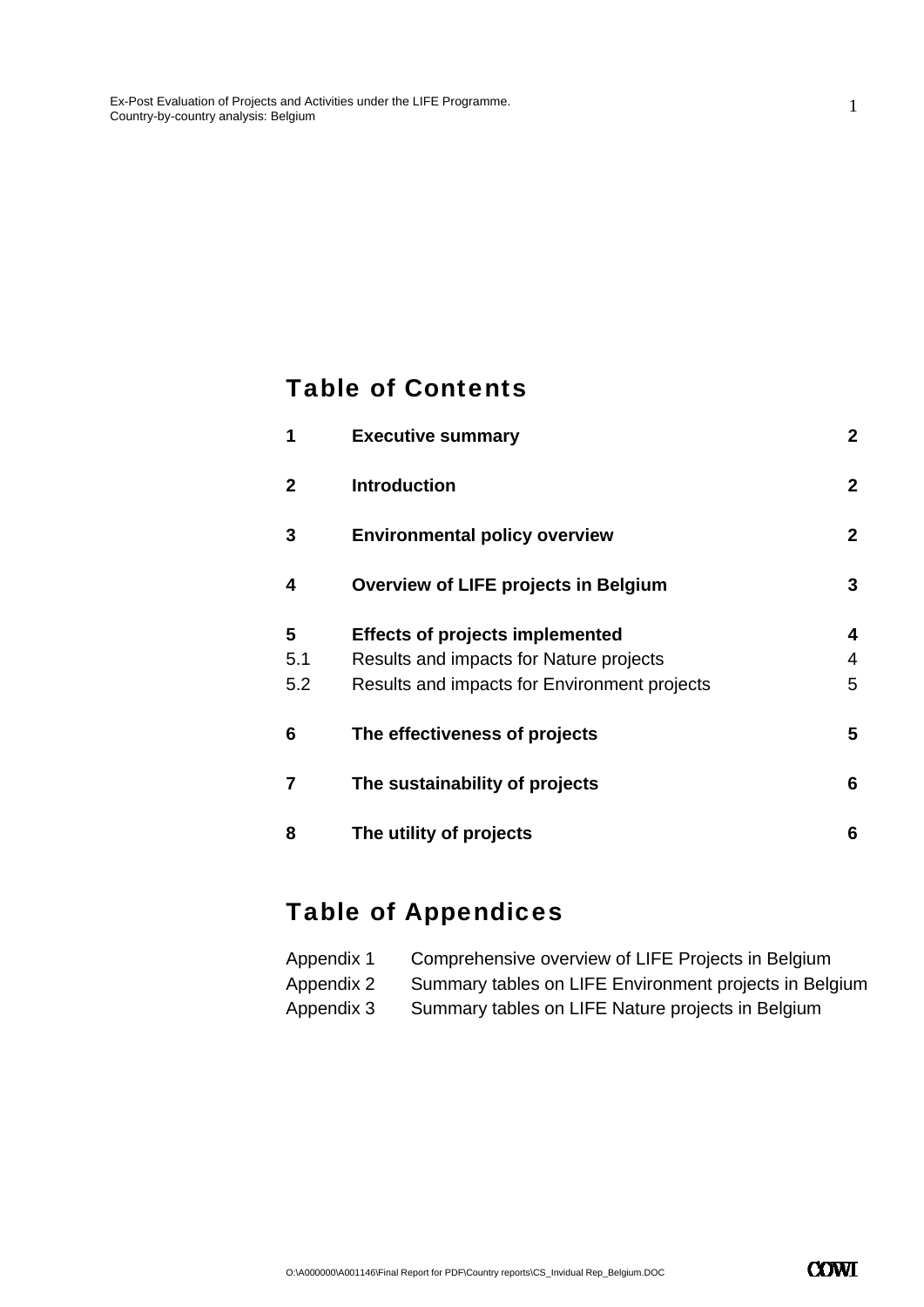### **1 Executive summary**

In Belgium, environment is a regional responsibility and there is little federal intervention.<sup>1</sup> All three regions (Brussels capital, Flanders, and Wallonia) have developed their respective environmental regulations and strategies, all of which are in line with the  $6<sup>th</sup>$  EAP. The LIFE programme in Belgium has funded 45 Environment projects and 39 Nature projects during the period 1996-2006. The 45 LIFE Environment projects were mainly related to natural resources and waste, water, urban environment and strategic approaches. The 39 LIFE Nature projects were mostly habitat projects (33), Birds (5) and biodiversity  $(1)$ .

Effectiveness in Belgium was high for LIFE Nature projects, with all but a few of the projects achieving their stated objectives and results, and sometimes even achieving more. Looking at LIFE Environment projects, effectiveness is rated as medium, with the majority of projects achieving their expected results. LIFE Nature projects are considered highly sustainable due to the type of beneficiary (either longestablished NGOs and/or dedicated public authorities). Sustainability of LIFE Environment projects is high with activities of most projects still continuing or having been scaled up after their implementation. All stakeholders agreed on the uniqueness of the LIFE programme and its ability to promote nature protection, innovation and demonstration, although the projects' preparation requirements are seen as cumbersome given the available funding.

### **2 Introduction**

-

This country report on the implementation of the LIFE Programme in Belgium is part of the overall expost evaluation of the LIFE Programme. The evaluation was commissioned in July 2008 and covers all LIFE projects initiated during the period 1996-2006. The overall objective of the evaluation is to assess the relevance and impact of the activities and projects financed under the LIFE Programme. The evaluation comprises country studies in all Member States, with the exception of Bulgaria which has never had any LIFE projects. This report documents the analysis carried out concerning the implementation of the LIFE Programme in Belgium. The ex-post evaluation focuses on assessing the effect of the LIFE Programme on Europe's nature and environment by looking at results and impact of LIFE projects implemented under the Nature (NAT) and Environment (ENV) components. The results and impacts have further been assessed according to three main evaluation criteria:

- Effectiveness, i.e. the extent to which planned objectives have been reached;
- Sustainability, i.e. the extent to which positive impacts have continued or are likely to continue;
- Utility, i.e. the extent to which impacts address key environmental needs and priorities in the EU and for the stakeholders concerned.

### **3 Environmental policy overview**

In Belgium, because of the complex political and administrative organisation of the country, environmental policy is not only a responsibility of the federal administration but has also been decentralised to the regions (Brussels, Flanders and Wallonia) and even to a certain extent to the communes. However, most responsibility lies at the regional level. The Flemish region has developed

 $<sup>1</sup>$  Federal government remains competent in the following fields: products standards; protection from ionising radiations</sup> including radioactive wastes; wastes transit; legal actions (adapted from Etat de l'Environnement Wallon –EEW, available at http://environnement.wallonie.be/eew/)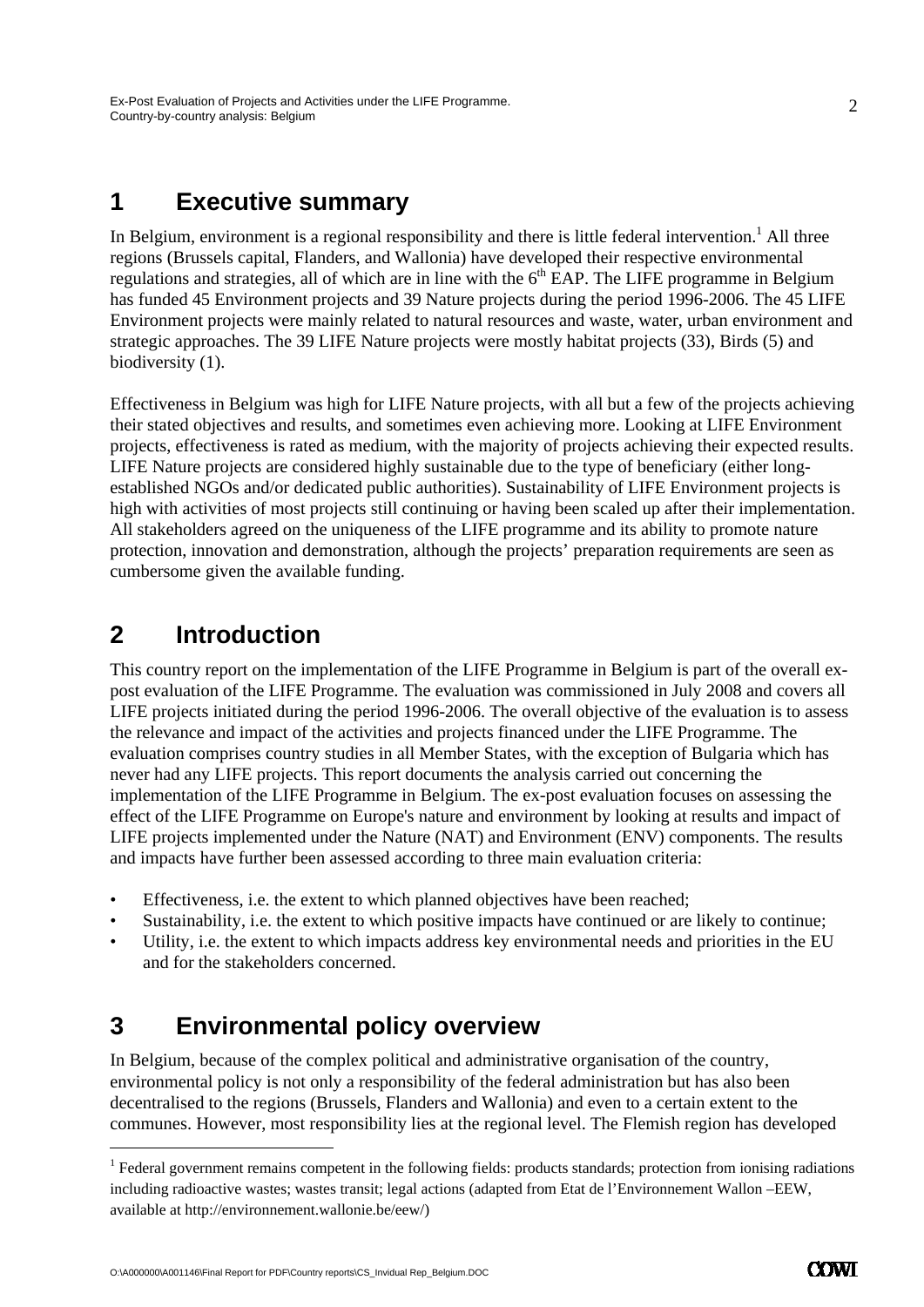an Environmental Policy Plan (2003 – 2007) which states that "*The Flemish Environmental Policy*  bases its priorities on the European Action Plan, 6<sup>th</sup> EAP".<sup>2</sup> Similarly, the Walloon region has an "Environmental planning process" and publishes a state of the environment score card (*Tableau de Bord*  de *l'Environnement*, latest version 2008<sup>3</sup>) and an analytical report of the state of the environment (2006-2007). Both regions also carry out a follow up on the extent to which European Legislation has been transposed into their respective legislation. Overall, regional environment policies are well in line with the  $6^{th}$  EAP.

Overall, Belgium is not a front runner in terms of environmental performance in the EU. While waste management shows excellent results, the country still faces difficulties in biodiversity (fragmentation), water quality, energy, air pollution and climate change.<sup>4</sup> Decoupling economic growth from environmental pressure also remains an area of concern for the country.

In Belgium the 234 Special Protection Areas (SPAs) concern 187 bird species and sub-species listed in Annex I of the Birds Directive as well as migratory birds and the 278 Special Areas of Conservation (SACs) concern 253 habitat types, 200 animal and 434 plant species listed under the Habitats Directive.5 Natura 2000 networks are managed at regional level (Flanders and Wallonia) and both have developed advanced information systems, although they are not integrated to cover the entire country.

## **4 Overview of LIFE projects in Belgium**

During the period 1996 to 2006, the LIFE Programme co-financed 84 projects in Belgium including 39 **Nature** projects and 45 Environment projects. Table 4.1 provides a summary of the projects implemented in Belgium. A full overview table of the projects is provided as Appendix 1. This is supplemented by detailed tables in Appendix 2 and Appendix 3.

|             | Number of<br>projects | Total LIFE con-<br>tribution (million<br>EUR) | Main themes cov-<br>ered <sup>6</sup>              | Average LIFE con-<br>tribution per project<br>(million EUR) | Average project<br>duration (years) |
|-------------|-----------------------|-----------------------------------------------|----------------------------------------------------|-------------------------------------------------------------|-------------------------------------|
| Environment | $45^7$                | 24.3                                          | Natural resources and<br>waste, Water (each<br>29% | 0.5                                                         | 3.4                                 |
| Nature      | 39                    | 46.7                                          | Habitats (85%)                                     | 1.2                                                         | 4.8                                 |

*Table 4.1 Overview of LIFE projects 1996-2006 in Belgium* 

Source: BUTLER

 $\overline{a}$ 

3

<sup>&</sup>lt;sup>2</sup> Environmental Policy Plan, 2003 2007, Flemish Government, September 19, 2003; p: 13.

 $3$  Available in French at  $\underline{http://environment.wallonie.be/eew/tablematiere.aspx}_{4$  European Commission "Cothoring Information on now environment policies 2

European Commission, "Gathering Information on new environment policies, 2007" – DG Environment.

<sup>&</sup>lt;sup>5</sup> Natura 2000 barometer, Dec 2008 and http://www.biodiv.be/implementation/protected\_areas/natura-2000-belgium/  $\frac{6}{100}$  For the numbers of the LUE are interesting to the state of the LUE are stated associated associa

 $<sup>6</sup>$  For the purpose of this evaluation, the LIFE projects were categorised according to the thematic structure of the LIFE+</sup> Programme (ref. Regulation EC No. 614/2007, Annex II). The themes included for LIFE Nature: Habitat Directive, Birds Directive and Biodiversity. For LIFE Environment: Climate change, air, water, soil, forests, natural resources and waste, chemicals, urban environment, strategic approaches.

 $7$  This includes three projects (LIFE02 ENV/B/000 338, LIFE04 ENV/BE/000 015, LIFE98 ENV/B/000 271) which were never actually started/implemented according to interview data.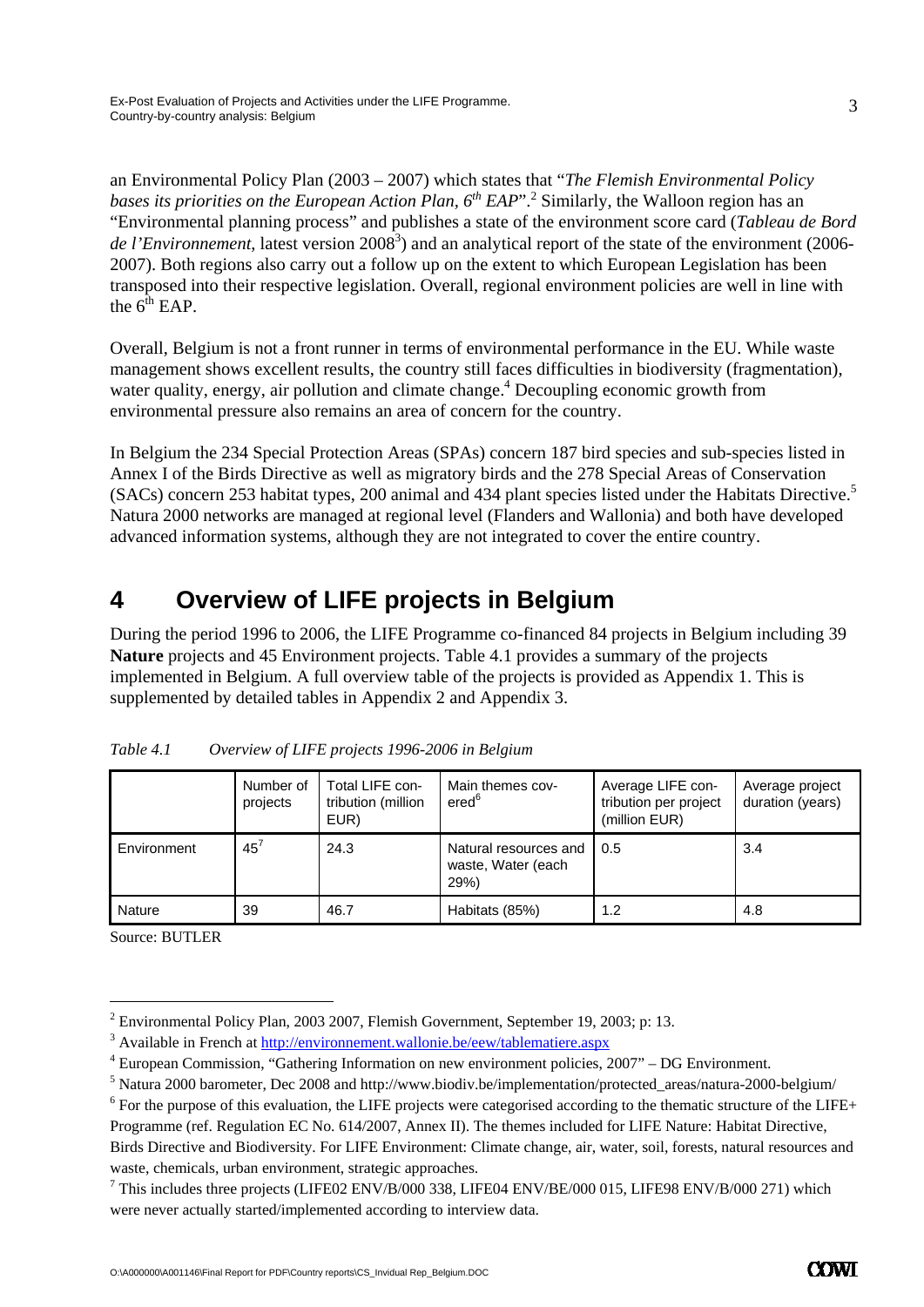The **LIFE Environment** projects co-financed by the LIFE Programme are mainly related to natural resources and waste, water, urban environment and strategic approaches.

The majority of the **LIFE Nature** projects co-financed by the LIFE Programme during 1996-2006 focused on implementation of the Habitat Directive. Typical project beneficiaries in Belgium are NGOs or foundations (25 projects), and regional authorities (9 projects).

## **5 Effects of projects implemented**

### **5.1 Results and impacts for Nature projects**

While information on the surface area or number of Natura 2000 sites affected by LIFE Nature funding in Belgium is unavailable (projects summaries are unclear on the exact area affected, and most of these summaries lack information altogether), all stakeholders interviewed agree that the area and numbers of Natura 2000 sites would be significantly lower without the contribution of LIFE Nature funding. Taken collectively, the official data<sup>8</sup> on partners to LIFE Nature projects established outside Belgium, interviews with stakeholders and project summaries all indicate that the majority of projects is regionally or locally based. At national level, there is clear division between the two main regions, Flanders and Wallonia, and impacts of the projects are, for the most part, local.

Over the period in question, the quality, size and management of LIFE Nature projects have significantly improved, mainly given the beneficiaries' capacity to realistically estimate the time and resources required to negotiate land purchases with owners and to obtain specific nature protection status from authorities (e.g. *Réserve Domaniale*, etc.).<sup>9</sup> LIFE Nature projects in Belgium are not innovative as such, but they are based on well known methodologies and best practices. For instance, experience from a LIFE Nature project which aimed at protecting habitats in military area in Flanders  $(9\,400\text{ ha})$ , was later used to develop a similar project in Wallonia (400 ha).<sup>10</sup> Communication throughout the "nature community" is well established, but despite recent initiatives (including nature information sessions at national level) cross regional information between Flanders and Wallonia remains limited.11 From interviews with stakeholders, it appears that the capacity gained through experience of LIFE Nature funding has had a wide positive impact on general management of Natura  $2000$  areas, and other protected areas. It is worth noting that stakeholders<sup>12</sup> agree that the cumulative impacts of nature projects have allowed the densification of protected areas network. This is particularly evident in the Ardennes plateau where connectivity was enhanced, not only between the major plateaus',, but also among the different Nature ecosystems forming these plateaus – e.g. valleys, bogs, etc.

-

 $\frac{8}{3}$  Review of project summaries available at: http://ec.europa.eu/environment/life/project/Projects/index.cfm  $\frac{9}{3}$  All interviewed atel able belong agreed on this. One interviewed also mentioned that quality of

<sup>&</sup>lt;sup>9</sup> All interviewed stakeholders agreed on this. One interviewee also mentioned that quality of both proposals and project implementation and management went from good at the beginning of the period to excellent towards the end  $10$  Projects LIFE03 NAT/B/000024 and LIFE05 NAT/B/000088

<sup>&</sup>lt;sup>11</sup> Derived from face to face interviews with NFP, Monitors and LIFE Unit DO's.<br><sup>12</sup> LIFE Unit Desk Officer and Monitors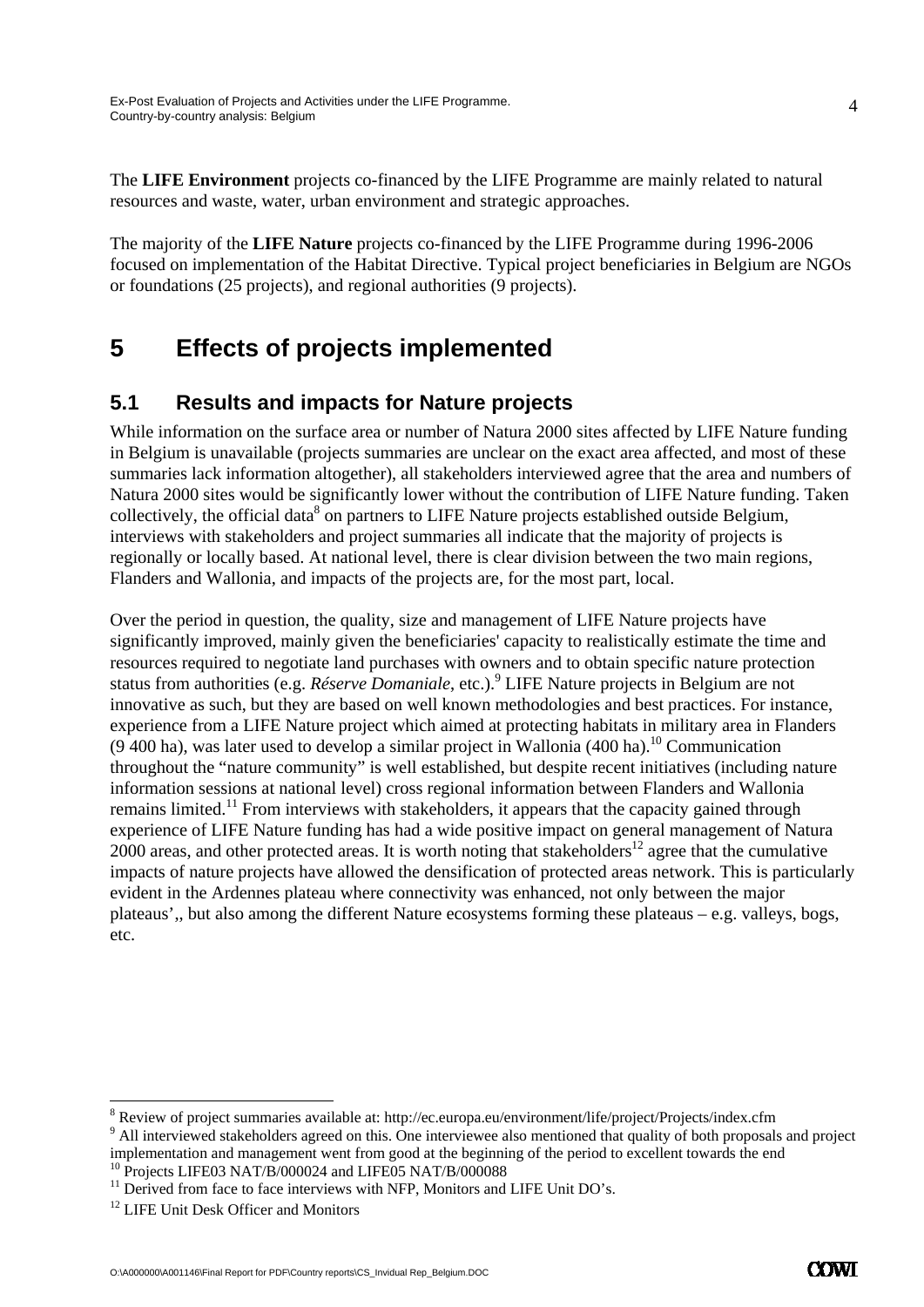### **5.2 Results and impacts for Environment projects**

LIFE Environment projects in Belgium are, on the whole, successful and usually reach their objectives within the time and budget set.<sup>13</sup> Main LIFE Environment themes over the evaluation period are water (13 projects), waste and natural resources (13 projects), strategic approaches (5 projects) and urban environment (5 projects).

There is also evidence that certain projects have had significant impact on the environment, at least at local level. For instance, on waste recycling, several projects have contributed to collection and recycling processes, and also to reducing the use of natural resources (mainly oil derivatives).<sup>14</sup> The TOPPS project (LIFE05 ENV/B/000510), which is closing in early 2009, developed guidelines to prevent pollution from point sources in the agriculture sector. With partners covering most of the EU, the project has developed guidelines, in 15 languages, which tackle the handling of crop protection products on farms, seen from a local perspective. It has set up nine demonstration farms and trained over 4,500 farmers and agricultural advisers.

From interviews with stakeholders, it appears that projects run by private enterprises are usually technically viable, and that the main factor determining a potentially more widespread impact is the commercial or economical viability of the products or processes. In some instances, commercial viability was not reached during the project period.<sup>15</sup> In these cases, there is no up to date information (ex-post) to confirm or repudiate the impact of projects after the project funding period. International cooperation has had a positive effect on LIFE **Environment** projects in Belgium, especially in relation to the Strategic Approach theme. This is confirmed by both LIFE **Environment** detailed projects studies for Belgium and interviews with stakeholders. Whilst projects were considered to be innovative by interviewed stakeholders, comparison at EU level remains difficult due to lack of information on projects at EU level (or worldwide).16

## **6 The effectiveness of projects**

Effectiveness can be assessed at two levels: the project level, which compares achievements with project objectives, and at programme level, which compares achievements with LIFE Programme objectives.17

For **LIFE Nature** projects effectiveness is considered to be high by those stakeholders interviewed, with only a few projects not meeting their set objectives. This is explained by the good management and scientific competence of beneficiaries, and a sound knowledge of the conditions on ground level.<sup>18</sup> The quality of both proposals and activities has also increased over the evaluation period according to most stakeholders interviewed. Furthermore, the general consensus is that LIFE Nature has been the major contributor towards the implementation of the Habitats and Birds directives, and that the extent of

-

5

<sup>&</sup>lt;sup>13</sup> According to interviews with monitors and LIFE unit desk officers. National Focal points do not hold information on projects implementation and results

 $14$  LIFE03 ENV/B/000019, LIFE97 ENV/B/000413 and LIFE96 ENV/B/000477

<sup>&</sup>lt;sup>15</sup> E.g. LIFE 0303 ENV/B/000 021- Green chemistry developing an integrated and durable approach aiming at replacing heavy metal stabilizers for PVC with non toxic compounds.<br><sup>16</sup> During all interviews it became clear that none of the stakeholders had a sufficient and wide enough overview to

assess the level of innovation of projects at EU level.

<sup>&</sup>lt;sup>17</sup> Specific objective for: LIFE Nature: to contribute to the implementation of Council Directive 79/409/EEC (Birds Directive) and Council Directive 92/43/EEC (Habitats Directive); LIFE Environment: to contribute to the development of innovative and integrated techniques and methods and to the further development of Community environmental policy.

 $^{18}$  Interviews with LIFE Desk Officers, Monitoring team, and National Focal Points.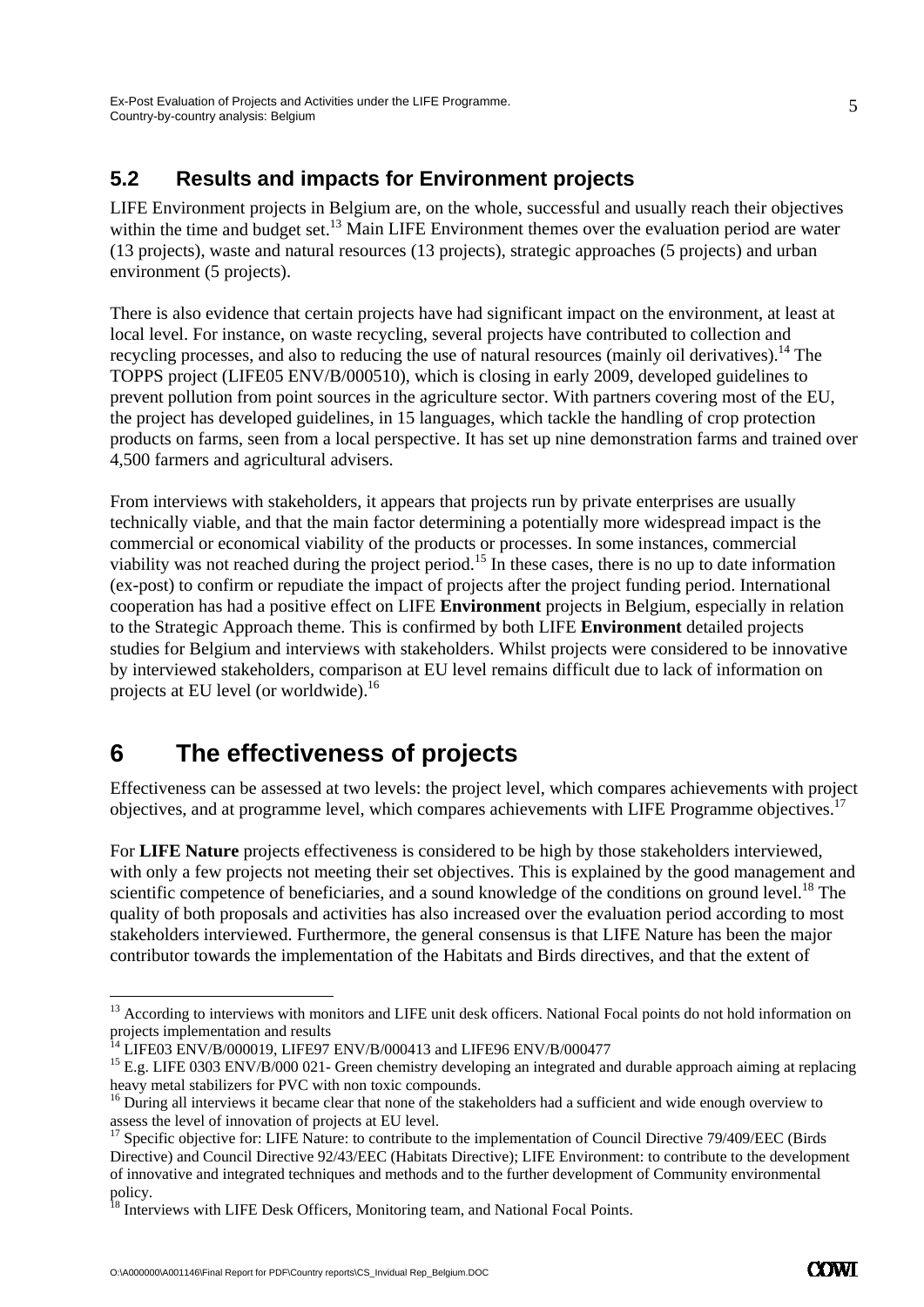nature restoration and protection would be much lower had the LIFE programme not existed. More than a mere catalyst to the implementation process, the LIFE Nature funding is recognised as having helped start and develop nature protection initiatives in all three regions of Belgium i.e. Brussels capital, Flanders, and Wallonia.

Looking at **LIFE Environment** projects, their level of effectiveness is considered to be medium with a majority of projects meeting their targets. Stakeholders agreed that because they are more heterogeneous in nature, synergies between LIFE Environment projects in Belgium were nonexistent. Projects were innovative (and all interviewed stakeholders outlined that this was actually a requirement in the selection phase). However, none of the interviewees felt sufficiently informed to comment on the level of innovation of projects at an EU Level. Most LIFE Environment projects were limited to Belgium, and evidence of results having been disseminated outside the country are seldom found.<sup>19</sup>

# **7 The sustainability of projects**

**LIFE Nature** projects' sustainability in Belgium is high, and most projects, with a few exceptions, are likely to sustain their positive effects. All interviewed stakeholders stressed the importance of legal classification of land as incentive/motivation for sustainability. Once legally classified for nature protection and/or restoration, beneficiaries are entitled to apply for subsidies for continued management of the protected areas. In addition, most beneficiaries were active in the field of nature protection/restoration prior to LIFE funding, and continue after the close of the project. This ensures that the LIFE funding and project results were framed in the on-going activities of the beneficiary, thus ensuring follow-up and, in some instances, up-scaling after cessation of LIFE funding.<sup>20</sup>

**LIFE Environment** projects' sustainability is considered to be high, with the majority of projects classified as sustainable. With few exceptions, activities/technologies developed are still in place or have been used for further development.<sup>21</sup> Economic and commercial viability of demonstrated activities are key to the sustainability of projects.<sup>22</sup> For instance, the SMASH project (LIFE00) ENV/B/000285) tested and developed guidelines on integrated sustainability approach for large events with international partners (Austria, Germany and Italy). These guidelines have been used as basis for the development of regulation of large events' organisation in Brussels-capital region, and similar regulation is being developed in the Flemish region.

# **8 The utility of projects**

All sources of information consulted highlight the contribution of both LIFE Nature and LIFE Environment to the thematic strategies of the  $6<sup>th</sup>$  EAP.

Most of the **LIFE Environment** projects contribute to the rational use of natural resources, sound waste management, water and wastewater treatment, or to air quality and urban environment. Only climate change, (which is a focus of the  $6<sup>th</sup>$  EAP) is poorly represented in the LIFE Environment portfolio of

<sup>&</sup>lt;sup>19</sup> Project fact sheets review available at : http://ec.europa.eu/environment/life/project/Projects/index.cfm

<sup>&</sup>lt;sup>20</sup> This is confirmed by  $-e$ -survey results where all but one respondent declared "The area is managed and remains in *restored condition*". In addition, 3 respondents out of 12 added that "*the managed/restored area has been increased due* 

to full-scale implementation, other similar projects or other".<br><sup>21</sup> Project fact sheets review available at : http://ec.europa.eu/environment/life/project/Projects/index.cfm<br><sup>22</sup> Derived from interviews with stakeholders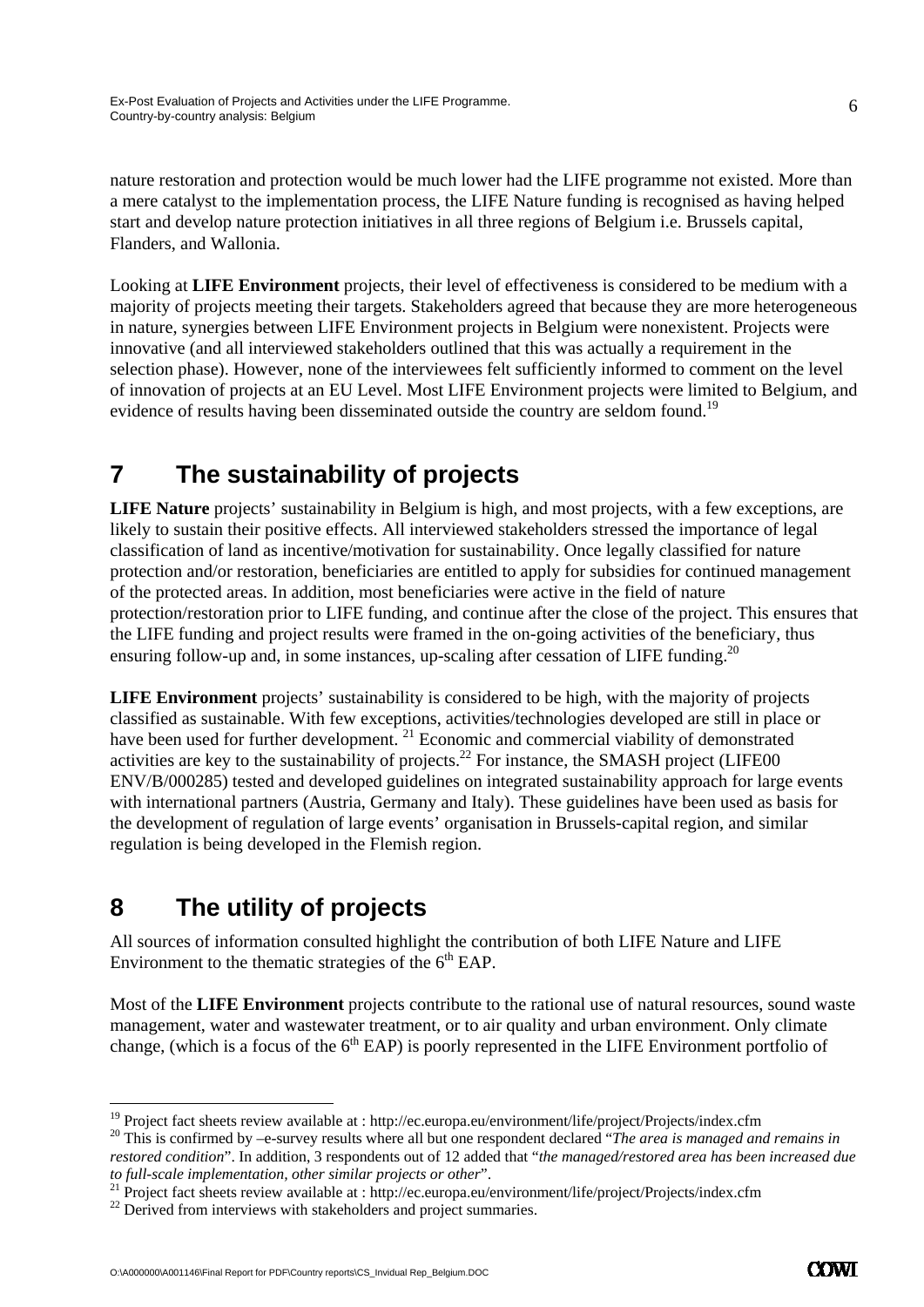7

projects in Belgium.23 For instance, no energy (and renewable energies) related projects took place in Belgium. For **LIFE Nature** projects, all projects contribute to the biodiversity priority of the 6<sup>th</sup> EAP, mainly through nature restoration and habitat protection. The projects proposed for LIFE funding are generally in line with the environmental priorities of the regions.  $24$ 

The National Focal Points act as an informative and support unit to proposal submissions. They do not influence the projects in their objectives. In that sense, the LIFE Programme is not used strategically in Belgium, but is fully implemented as a bottom-up programme, leaving freedom to the proponents in the projects topics. All stakeholders agree on the uniqueness of the programme as there is no other programme available which would fund similar actions. It is recognised as being the only programme prepared to fund risky projects (innovation and demonstration both involve the possibility of failure). It is also the main funding available for nature protection and restoration. However, there is general agreement that project preparation is too cumbersome in light of the level of funding available, especially when compared to other EU funding. In addition, it is felt that some potentially interesting projects are not proposed because of the tedious proposal preparation process.

-

<sup>&</sup>lt;sup>23</sup> It must be noted that some Air and Natural resources and Wastes projects are related to GHG emissions reduction in the industrial sector.

<sup>&</sup>lt;sup>24</sup> From interviews with National Focal Points.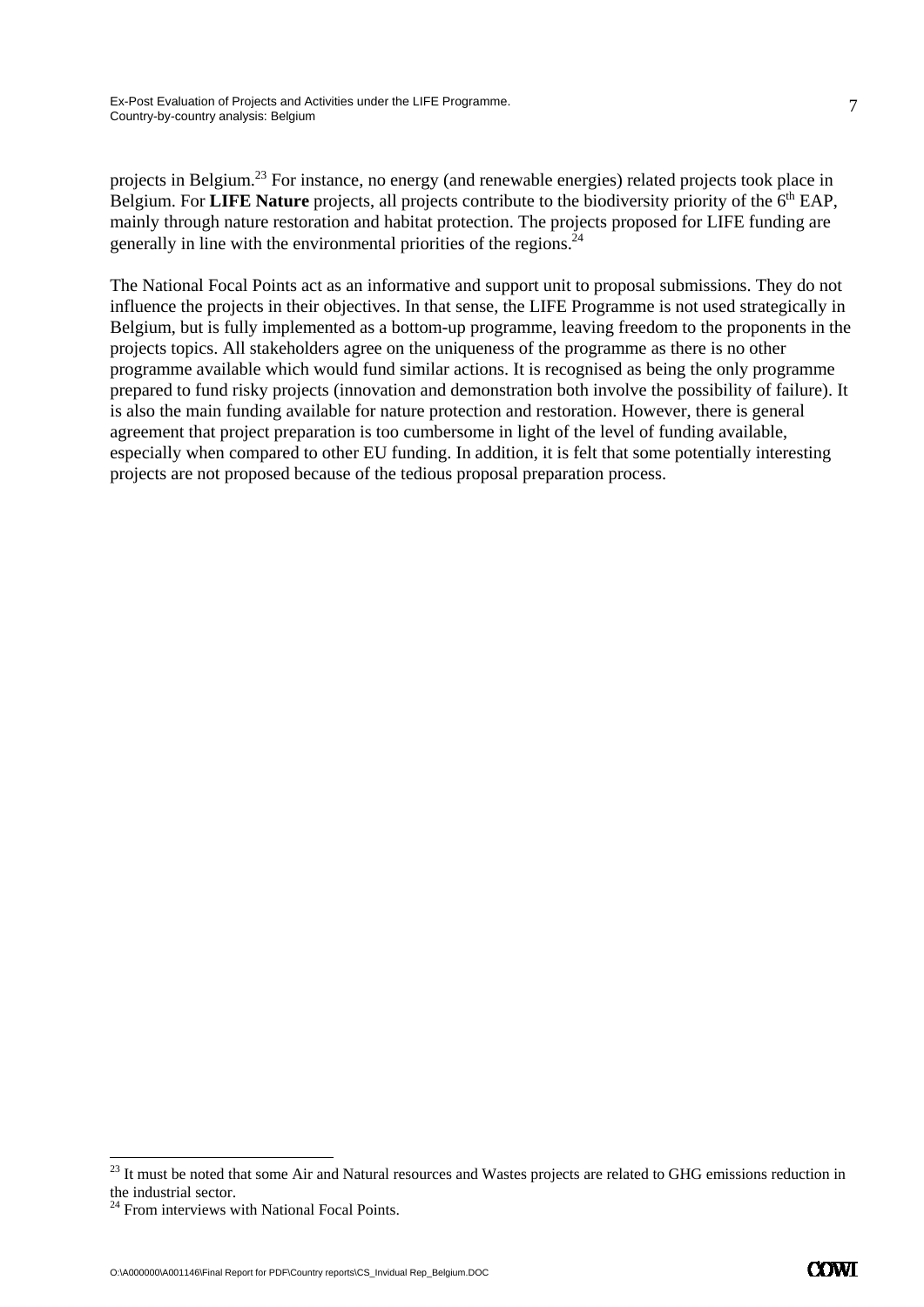## **Appendix 1 Comprehensive overview of LIFE Projects in Belgium**

In connection with the ex-post evaluation, data was extracted from the BUTLER database of the LIFE Unit. Table 1 and Table 2 below provide an overview of the information available on each project as well as the LIFE+ theme attached by the evaluation team to the project. The budget figures for LIFE co-financing do not necessarily correspond to the actual payments made.

| Id.                    | <b>Title</b>                                                                                                                                                                  | <b>LIFE</b><br>generation | <b>Funding</b><br>year | <b>Start</b><br>year | End<br>year | <b>Total</b><br>budget<br>(EUR) | LIFE co-<br>financing<br>budget<br>(EUR) | <b>Beneficiary</b><br>type  | <b>International</b><br>partners<br>(yes/no) | LIFE+<br>theme                      |
|------------------------|-------------------------------------------------------------------------------------------------------------------------------------------------------------------------------|---------------------------|------------------------|----------------------|-------------|---------------------------------|------------------------------------------|-----------------------------|----------------------------------------------|-------------------------------------|
| LIFE96<br>ENV/B/000470 | On-site Remediation of Polluted<br>Manufactured Gas Plant Sites by<br>Three Innovative Technologies                                                                           | LIFE II                   | 1996                   | 1997                 | 2000        | 428,688                         | 196,692                                  | Research insti-<br>tutions  | <b>No</b>                                    | Soil                                |
| LIFE96<br>ENV/B/000472 | Waste reduction in industrial<br>processes by use of floating mixer<br>based on resonance principle                                                                           | LIFE II                   | 1996                   | 1996                 | 2000        | 2,249,350                       | 616,988                                  | <b>SME</b>                  | <b>No</b>                                    | Natural re-<br>sources and<br>waste |
| LIFE96<br>ENV/B/000477 | <b>Recycling Aluminium</b>                                                                                                                                                    | LIFE II                   | 1996                   | 1996                 | 1999        | 8,942,553                       | 443,317                                  | International<br>enterprise | <b>No</b>                                    | Natural re-<br>sources and<br>waste |
| LIFE96<br>ENV/B/000484 | Recovery of wolfram (W) out of<br>the waste gas of a W-CVD proc-<br>essing tool by means of a dry<br>plasma scrubber                                                          | LIFE II                   | 1996                   | 1997                 | 1999        | 1,027,745                       | 174,465                                  | International<br>enterprise | <b>No</b>                                    | Air                                 |
| LIFE97<br>ENV/B/000398 | Transformation of iron waste from<br>the zinc industry (goethite) into a<br>secondary construction material<br>(Graveliet) by a low cost and low<br>energy consuming process. | LIFE II                   | 1997                   | 1997                 | 2000        | 1,408,388                       | 414,344                                  | International<br>enterprise | No                                           | Natural re-<br>sources and<br>waste |
| LIFE97<br>ENV/B/000401 | The assessment of mulch sheets<br>versus other techniques to inhibit<br>competitive vegetation in tree<br>plantations carried out in urban<br>and natural environment.        | LIFE II                   | 1997                   | 1997                 | 2003        | 825,910                         | 410,726                                  | Regional au-<br>thority     | No                                           | Forests                             |

| Table 2 | Overview of LIFE Environment Projects in Belgium |  |
|---------|--------------------------------------------------|--|
|         |                                                  |  |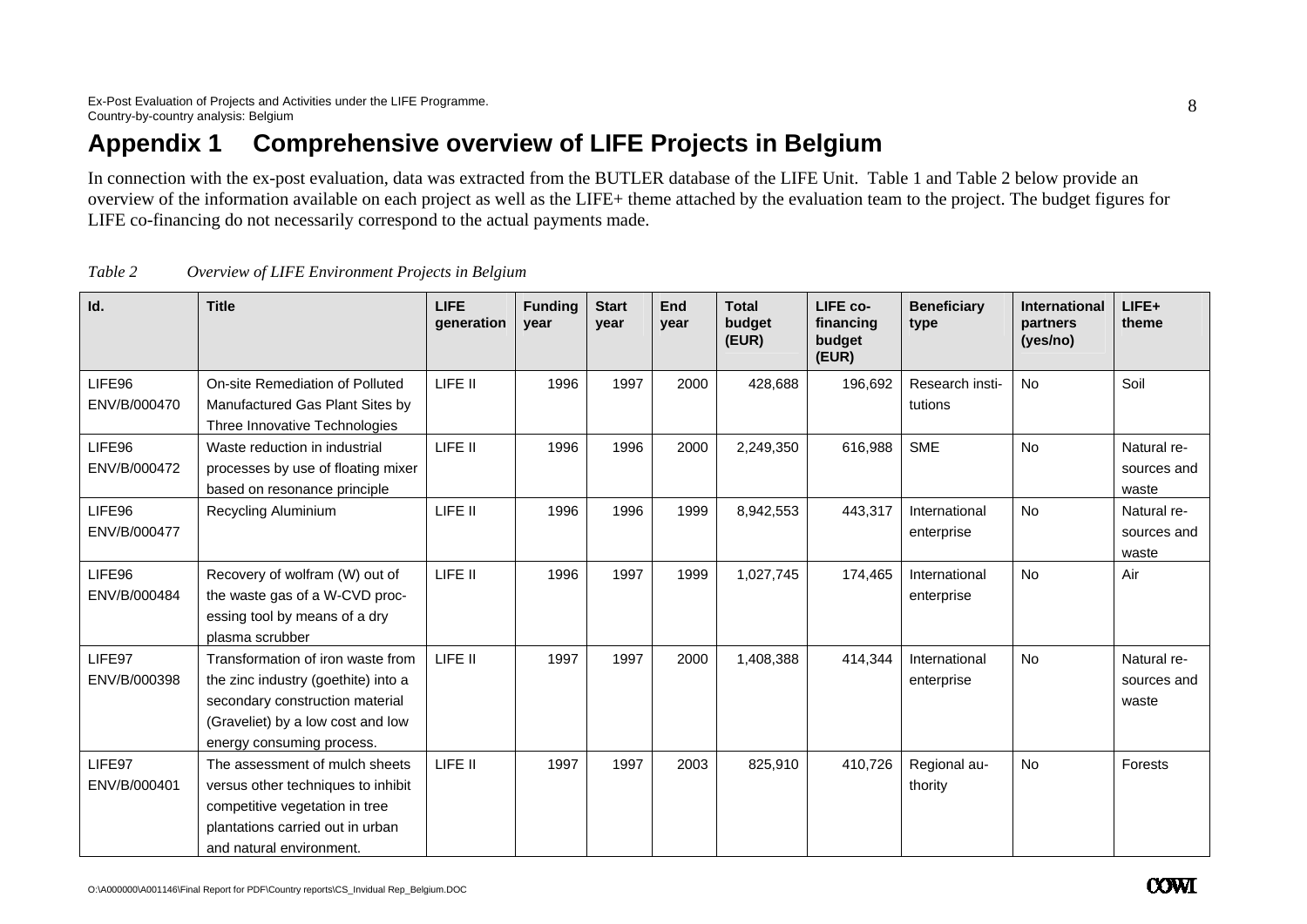| Id.          | <b>Title</b>                         | <b>LIFE</b><br>generation | <b>Funding</b><br>year | <b>Start</b><br>year | End<br>vear | <b>Total</b><br>budget<br>(EUR) | LIFE co-<br>financing<br>budget<br>(EUR) | <b>Beneficiary</b><br>type | International<br>partners<br>(yes/no) | $LIFE+$<br>theme |
|--------------|--------------------------------------|---------------------------|------------------------|----------------------|-------------|---------------------------------|------------------------------------------|----------------------------|---------------------------------------|------------------|
| LIFE97       | New low-cost procedure for sani-     | LIFE II                   | 1997                   | 1997                 | 2001        | 1,373,030                       | 482,918                                  | International              | <b>No</b>                             | Natural re-      |
| ENV/B/000403 | tary landfill leachates treatment.   |                           |                        |                      |             |                                 |                                          | enterprise                 |                                       | sources and      |
|              |                                      |                           |                        |                      |             |                                 |                                          |                            |                                       | waste            |
| LIFE97       | Development of a ß Absorption        | LIFE II                   | 1997                   | 1997                 | 2000        | 826,533                         | 403,361                                  | Research insti-            | <b>No</b>                             | Air              |
| ENV/B/000404 | equipment for filters to measure     |                           |                        |                      |             |                                 |                                          | tutions                    |                                       |                  |
|              | the Suspended Particulate Matter     |                           |                        |                      |             |                                 |                                          |                            |                                       |                  |
|              | along with heavy metals              |                           |                        |                      |             |                                 |                                          |                            |                                       |                  |
|              | (BASPM).                             |                           |                        |                      |             |                                 |                                          |                            |                                       |                  |
| LIFE97       | <b>AQUAPOL - Real time measure</b>   | LIFE II                   | 1997                   | 1997                 | 2000        | 585,396                         | 225,405                                  | Regional au-               | <b>No</b>                             | Water            |
| ENV/B/000410 | and management of the effect of      |                           |                        |                      |             |                                 |                                          | thority                    |                                       |                  |
|              | pollution on water quality.          |                           |                        |                      |             |                                 |                                          |                            |                                       |                  |
| LIFE97       | <b>Fluoride Recuperation Unit</b>    | LIFE II                   | 1997                   | 1997                 | 1999        | 9,033,173                       | 686,858                                  | International              | No                                    | Air              |
| ENV/B/000411 |                                      |                           |                        |                      |             |                                 |                                          | enterprise                 |                                       |                  |
| LIFE97       | SELECTIVE - New methods of           | LIFE II                   | 1997                   | 1997                 | 2000        | 3,183,682                       | 852,075                                  | Local authority            | <b>No</b>                             | Natural re-      |
| ENV/B/000413 | selective collection and transport   |                           |                        |                      |             |                                 |                                          |                            |                                       | sources and      |
|              | of solid waste, supported by ad-     |                           |                        |                      |             |                                 |                                          |                            |                                       | waste            |
|              | vanced modelling for comparative     |                           |                        |                      |             |                                 |                                          |                            |                                       |                  |
|              | evaluation of system cost-           |                           |                        |                      |             |                                 |                                          |                            |                                       |                  |
|              | effectiveness.                       |                           |                        |                      |             |                                 |                                          |                            |                                       |                  |
| LIFE97       | A Biotic Index of Fish Integrity     | LIFE II                   | 1997                   | 1997                 | 2001        | 857,180                         | 426,956                                  | University                 | No                                    | Water            |
| ENV/B/000419 | (IBIP) to evaluate the ecological    |                           |                        |                      |             |                                 |                                          |                            |                                       |                  |
|              | quality of lotic ecosystems - appli- |                           |                        |                      |             |                                 |                                          |                            |                                       |                  |
|              | cation to the Meuse River basin.     |                           |                        |                      |             |                                 |                                          |                            |                                       |                  |
| LIFE98       | Tool box for the integrated plan-    | LIFE II                   | 1998                   | 1998                 | 2003        | 931,816                         | 458,061                                  | Local authority            | Yes                                   | Urban envi-      |
| ENV/B/000248 | ning and management of road          |                           |                        |                      |             |                                 |                                          |                            |                                       | ronment          |
|              | traffic noise to the use or urban    |                           |                        |                      |             |                                 |                                          |                            |                                       |                  |
|              | local authorities                    |                           |                        |                      |             |                                 |                                          |                            |                                       |                  |
| LIFE98       | Best Available Techniques in Tex-    | LIFE II                   | 1998                   | 1998                 | 2002        | 691,100                         | 331,671                                  | Research insti-            | Yes                                   | Water            |
| ENV/B/000252 | tiles (BATINT)                       |                           |                        |                      |             |                                 |                                          | tutions                    |                                       |                  |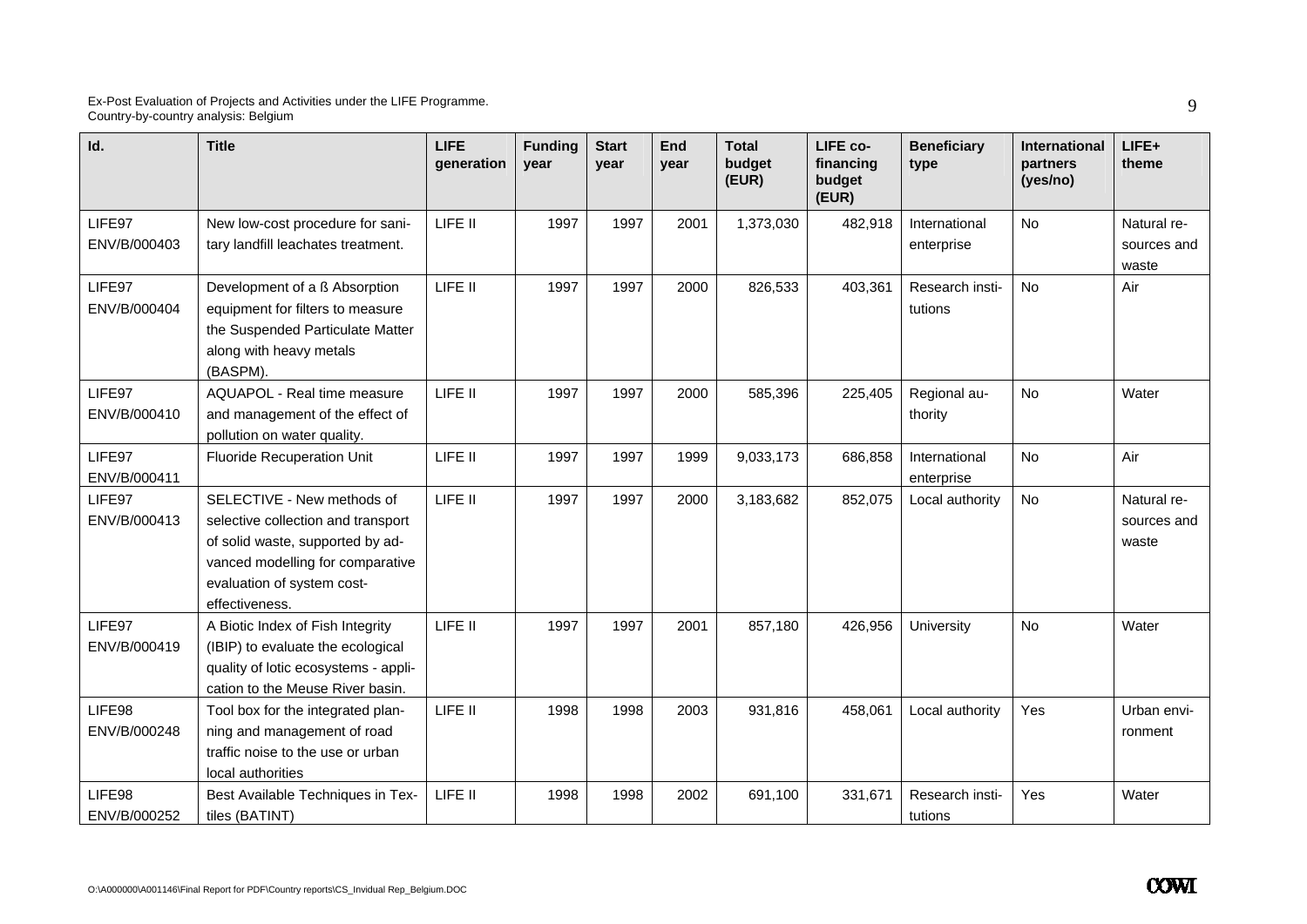| Id.                    | <b>Title</b>                                                                                                                                                                                           | <b>LIFE</b><br>generation | <b>Funding</b><br>year | <b>Start</b><br>vear | End<br>vear | <b>Total</b><br>budget<br>(EUR) | LIFE co-<br>financing<br>budget<br>(EUR) | <b>Beneficiary</b><br>type | International<br>partners<br>(yes/no) | LIFE+<br>theme                      |
|------------------------|--------------------------------------------------------------------------------------------------------------------------------------------------------------------------------------------------------|---------------------------|------------------------|----------------------|-------------|---------------------------------|------------------------------------------|----------------------------|---------------------------------------|-------------------------------------|
| LIFE98<br>ENV/B/000253 | City of Hasselt. Mobile Together<br>Differently. Sustainable change<br>immobility behaviour thanks to<br>incentive actions organised by the<br>population, trade and industry and<br>the city council. | LIFE II                   | 1998                   | 1999                 | 2001        | 579,721                         | 174,896                                  | Local authority            | No                                    | Urban envi-<br>ronment              |
| LIFE98<br>ENV/B/000254 | Ecology Cluster for Overall Waste<br>Re-engineering                                                                                                                                                    | LIFE II                   | 1998                   | 1998                 | 2000        | 1,336,420                       | 646,079                                  | <b>SME</b>                 | No                                    | Natural re-<br>sources and<br>waste |
| LIFE98<br>ENV/B/000255 | Optimal and autonomous control<br>of waste water treatment plants<br>with structural and intelligent<br>communication with the produc-<br>tion                                                         | LIFE II                   | 1998                   | 1998                 | 2000        | 739,423                         | 221,809                                  | <b>SME</b>                 | <b>No</b>                             | Natural re-<br>sources and<br>waste |
| LIFE98<br>ENV/B/000260 | Detection and elimination of hu-<br>man exposure to environmental<br>hormone disrupting substances.                                                                                                    | LIFE II                   | 1998                   | 1998                 | 2002        | 1,495,809                       | 652,369                                  | Research insti-<br>tutions | <b>No</b>                             | Chemicals                           |
| LIFE98<br>ENV/B/000262 | Demonstration project EMAS :<br>promotion of EMAS as an integral<br>part of total quality management                                                                                                   | LIFE II                   | 1998                   | 1998                 | 2002        | 449,650                         | 223,256                                  | Regional au-<br>thority    | <b>No</b>                             | Strategic<br>Approaches             |
| LIFE98<br>ENV/B/000269 | Make Brussels bicycle friendly                                                                                                                                                                         | LIFE II                   | 1998                   | 1998                 | 2001        | 589,251                         | 237,105                                  | NGO-<br>Foundation         | No                                    | Urban envi-<br>ronment              |
| LIFE98<br>ENV/B/000271 | On site joinery wood waste valori-<br>sation for combined heat and<br>power production by gasification                                                                                                 | LIFE II                   | 1998                   | 1998                 | 2002        | 1,349,073                       | 303,839                                  |                            | <b>No</b>                             | Natural re-<br>sources and<br>waste |
| LIFE99<br>ENV/B/000637 | Demonstration project for the<br>formulation and implementation of<br>an integrated action programme<br>for the prevention of soil erosion<br>and flooding in Loam Regions.                            | LIFE II                   | 1999                   | 1999                 | 2003        | 1,654,417                       | 487,966                                  | Local authority            | No                                    | Water                               |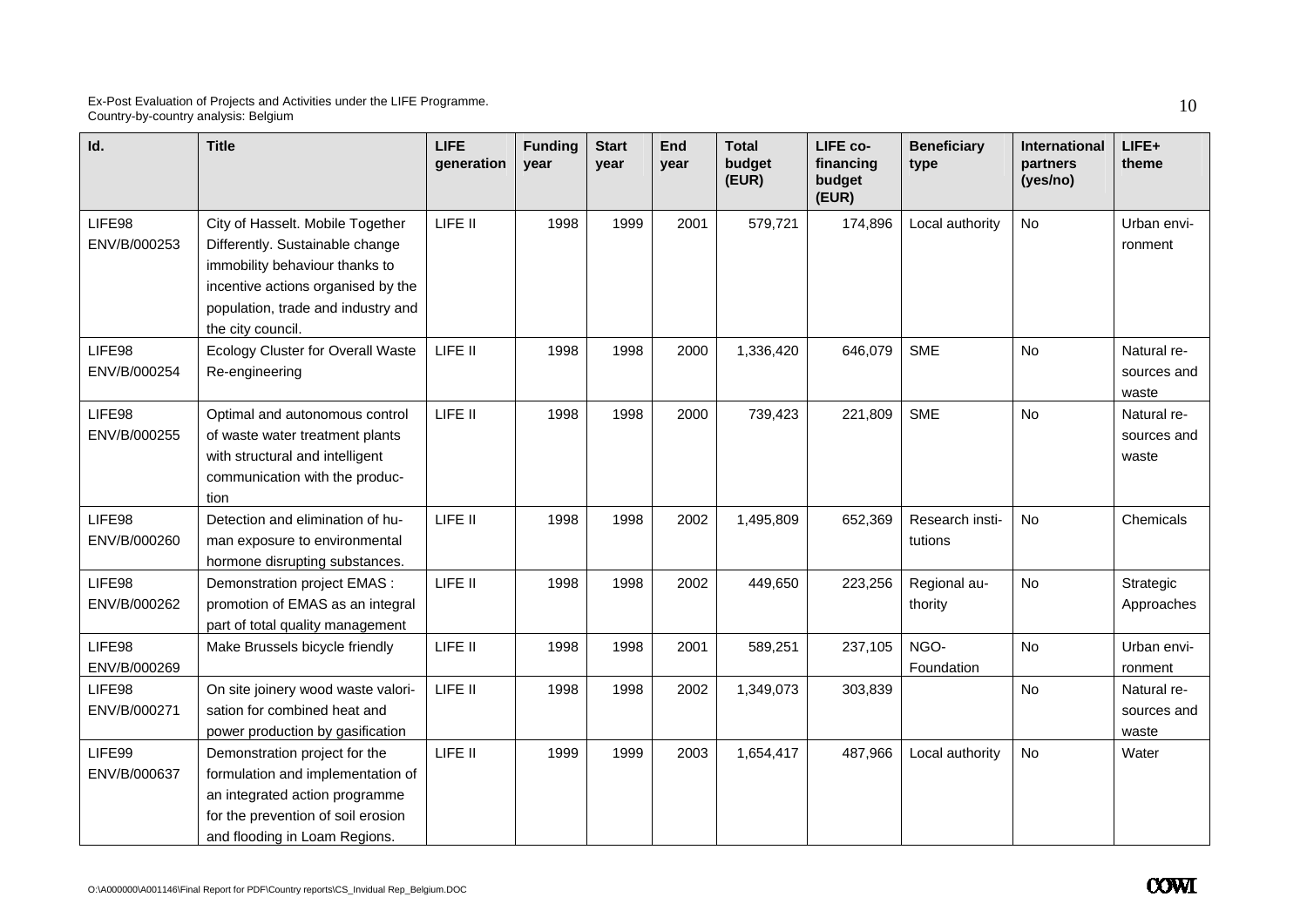| Id.                    | <b>Title</b>                                                                                                                                                                                                                            | <b>LIFE</b><br>generation | <b>Funding</b><br>year | <b>Start</b><br>year | End<br>year | <b>Total</b><br>budget<br>(EUR) | LIFE co-<br>financing<br>budget<br>(EUR) | <b>Beneficiary</b><br>type | International<br>partners<br>(yes/no) | $LIFE+$<br>theme                    |
|------------------------|-----------------------------------------------------------------------------------------------------------------------------------------------------------------------------------------------------------------------------------------|---------------------------|------------------------|----------------------|-------------|---------------------------------|------------------------------------------|----------------------------|---------------------------------------|-------------------------------------|
| LIFE99<br>ENV/B/000638 | Assessment of the long term be-<br>haviour of the fine residues of<br>municipal waste incineration<br>processes treated with hydraulic<br>binders.                                                                                      | LIFE II                   | 1999                   | 1999                 | 2003        | 674,422                         | 333,492                                  | Research insti-<br>tutions | Yes                                   | Natural re-<br>sources and<br>waste |
| LIFE99<br>ENV/B/000639 | Demonstration and dissemination<br>of ecodesign in industry as sup-<br>port for a sustainable growth.                                                                                                                                   | LIFE II                   | 1999                   | 1999                 | 2003        | 738,475                         | 311,396                                  | Development<br>agency      | No                                    | Strategic<br>Approaches             |
| LIFE99<br>ENV/B/000640 | Rcycl                                                                                                                                                                                                                                   | LIFE II                   | 1999                   | 1999                 | 2003        | 1,611,333                       | 737,084                                  | Local authority            | No                                    | Natural re-<br>sources and<br>waste |
| LIFE99<br>ENV/B/000641 | An integrated strategy to prevent<br>water shortage and flooding<br>through stimulating infiltration and<br>local storage of rainwater, and<br>through reduction of runoff.                                                             | LIFE II                   | 1999                   | 2000                 | 2003        | 1,907,927                       | 564,250                                  | NGO-<br>Foundation         | <b>No</b>                             | Water                               |
| LIFE99<br>ENV/B/000643 | Validation by means of demon-<br>stration actions of an integrated<br>strategy to systematise the recy-<br>cling in the roadway construction<br>and repairing operations man-<br>aged by communal, provincial<br>and local authorities. | LIFE II                   | 1999                   | 1999                 | 2002        | 447,225                         | 222,869                                  | Local authority            | <b>No</b>                             | Natural re-<br>sources and<br>waste |
| LIFE99<br>ENV/B/000649 | The removal of photo resist from<br>silicon wafers using a boundary<br>layer controlled ozone/DI-water<br>process                                                                                                                       | LIFE II                   | 1999                   | 1999                 | 2001        | 1,571,753                       | 675,509                                  | Research insti-<br>tutions | <b>No</b>                             | Air                                 |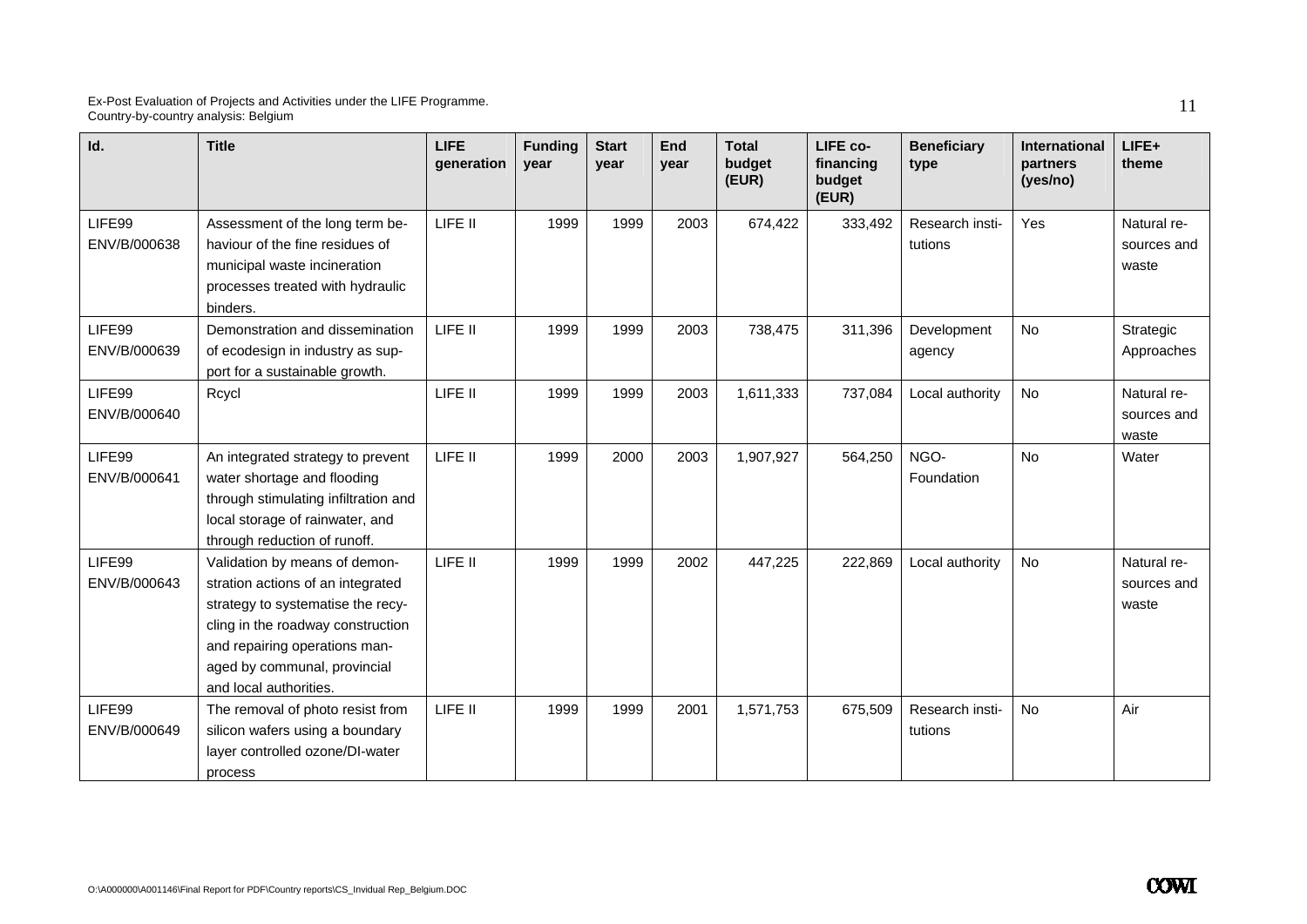| Id.                    | <b>Title</b>                                                                                                                                                                                                                                | <b>LIFE</b><br>generation | <b>Funding</b><br>vear | <b>Start</b><br>vear | End<br>year | <b>Total</b><br>budget<br>(EUR) | LIFE co-<br>financing<br>budget<br>(EUR) | <b>Beneficiary</b><br>type | International<br>partners<br>(yes/no) | LIFE+<br>theme          |
|------------------------|---------------------------------------------------------------------------------------------------------------------------------------------------------------------------------------------------------------------------------------------|---------------------------|------------------------|----------------------|-------------|---------------------------------|------------------------------------------|----------------------------|---------------------------------------|-------------------------|
| LIFE99<br>ENV/B/000650 | Development of a model for local<br>authorities to implement a policy<br>concerning sustainable environ-<br>mental planning in urbanised ar-<br>eas, based on a case study: an<br>urban forest for Gent                                     | LIFE II                   | 1999                   | 1999                 | 2003        | 904,440                         | 442,897                                  | Regional au-<br>thority    | <b>No</b>                             | Urban envi-<br>ronment  |
| LIFE00<br>ENV/B/000285 | Sustainable mobility as part of an<br>integrated sustainability approach<br>for large events                                                                                                                                                | LIFE II                   | 2000                   | 2001                 | 2004        | 1,071,896                       | 535,449                                  | <b>SME</b>                 | Yes                                   | Strategic<br>Approaches |
| LIFE02<br>ENV/B/000333 | Implementation of "Vacuum<br>Evaporation" to obtain "Zero<br>Waste Discharge" and "Energy<br>Recovery"                                                                                                                                      | LIFE III                  | 2002                   | 2002                 | 2004        | 1,983,627                       | 482,775                                  | <b>SME</b>                 | No                                    | Water                   |
| LIFE02<br>ENV/B/000338 | Development of procedures and<br>guides to support the work and<br>data collection of re-use centres                                                                                                                                        | LIFE III                  | 2002                   | 2002                 | 2005        | 798,474                         | 365,513                                  |                            | No                                    | Urban envi-<br>ronment  |
| LIFE02<br>ENV/B/000341 | Development of an integrated<br>approach for the removal of tribu-<br>tyltin (TBT) from waterways and<br>harbours: prevention, treatment<br>and reuse of TBT contaminated<br>sediments                                                      | LIFE III                  | 2002                   | 2002                 | 2005        | 3,222,366                       | 1,335,495                                | Local authority            | <b>No</b>                             | Strategic<br>Approaches |
| LIFE03<br>ENV/B/000017 | Electro-destruction of toxic nitrate<br>and ammonia ions. Demonstra-<br>tion of a sustainable wastewater<br>treatment technology in power<br>plants that removes nitrates up to<br>zero percent and prevents sew-<br>age sludge generation. | LIFE III                  | 2003                   | 2003                 | 2006        | 777,891                         | 226,674                                  | Mixt enterprise            | No                                    | Water                   |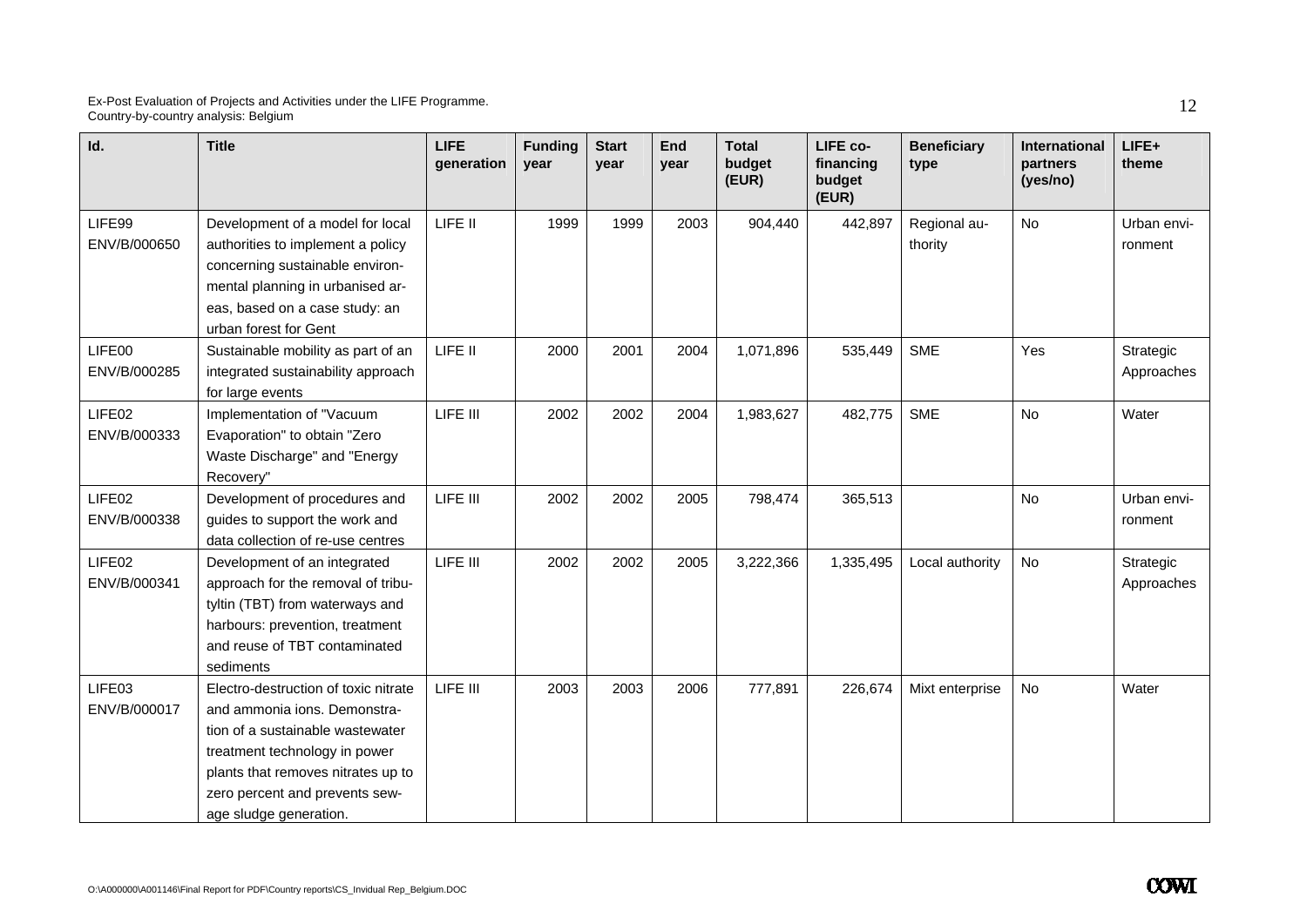| Id.                     | <b>Title</b>                                                                                                                                                                                                                                  | <b>LIFE</b><br>generation | <b>Funding</b><br>year | <b>Start</b><br>year | End<br>year | <b>Total</b><br>budget<br>(EUR) | LIFE co-<br>financing<br>budget<br>(EUR) | <b>Beneficiary</b><br>type  | <b>International</b><br>partners<br>(yes/no) | LIFE+<br>theme                      |
|-------------------------|-----------------------------------------------------------------------------------------------------------------------------------------------------------------------------------------------------------------------------------------------|---------------------------|------------------------|----------------------|-------------|---------------------------------|------------------------------------------|-----------------------------|----------------------------------------------|-------------------------------------|
| LIFE03<br>ENV/B/000018  | Rehabilitation of a combined<br>hexavalent chromium and VOC<br>groundwater contamination: pilot<br>tests with injection of molasses on<br>large scale.                                                                                        | LIFE III                  | 2003                   | 2003                 | 2007        | 1,715,174                       | 390,082                                  | International<br>enterprise | No                                           | Water                               |
| LIFE03<br>ENV/B/000019  | Assessing the Potential of Plastic<br>Recycling in the Construction and<br>Demolition Activities.                                                                                                                                             | LIFE III                  | 2003                   | 2003                 | 2006        | 831,244                         | 415,622                                  | Regional au-<br>thority     | No                                           | Natural re-<br>sources and<br>waste |
| LIFE03<br>ENV/B/000021  | Green chemistry developing an<br>integrated and durable approach<br>aiming at replacing heavy metal<br>stabilizers for PVC with non toxic<br>compounds.                                                                                       | LIFE III                  | 2003                   | 2003                 | 2006        | 4,200,358                       | 1,198,135                                | International<br>enterprise | <b>No</b>                                    | Chemicals                           |
| LIFE04<br>ENV/BE/000017 | Organic material and etch residue<br>removal using supercritical CO2<br>in back-end of line applications                                                                                                                                      | LIFE III                  | 2004                   | 2004                 | 2007        | 2,021,180                       | 594,884                                  | Research insti-<br>tutions  | <b>No</b>                                    | Water                               |
| LIFE05<br>ENV/B/000510  | Train the operators to prevent<br>pollution from point sources                                                                                                                                                                                | LIFE III<br>Extension     | 2005                   | 2005                 | 2009        | 2,603,332                       | 1,259,105                                | Development<br>agency       | No                                           | Water                               |
| LIFE05<br>ENV/B/000517  | In Situ Metal Precipitation for<br>remediation of groundwater con-<br>taminated with non ferrous metals                                                                                                                                       | LIFE III<br>Extension     | 2005                   | 2005                 | 2009        | 2,764,542                       | 758,236                                  | International<br>enterprise | <b>No</b>                                    | Water                               |
| LIFE06<br>ENV/B/000356  | Demonstrate and implement a<br>self-supportive selective collection<br>system for plastic packaging<br>waste in the construction sector<br>involving all stakeholders along<br>the value chain and to show sus-<br>tainability of the concept | LIFE III<br>Extension     | 2006                   | 2005                 | 2009        | 1,747,495                       | 1,136,247                                | NGO-<br>Foundation          | <b>No</b>                                    | Natural re-<br>sources and<br>waste |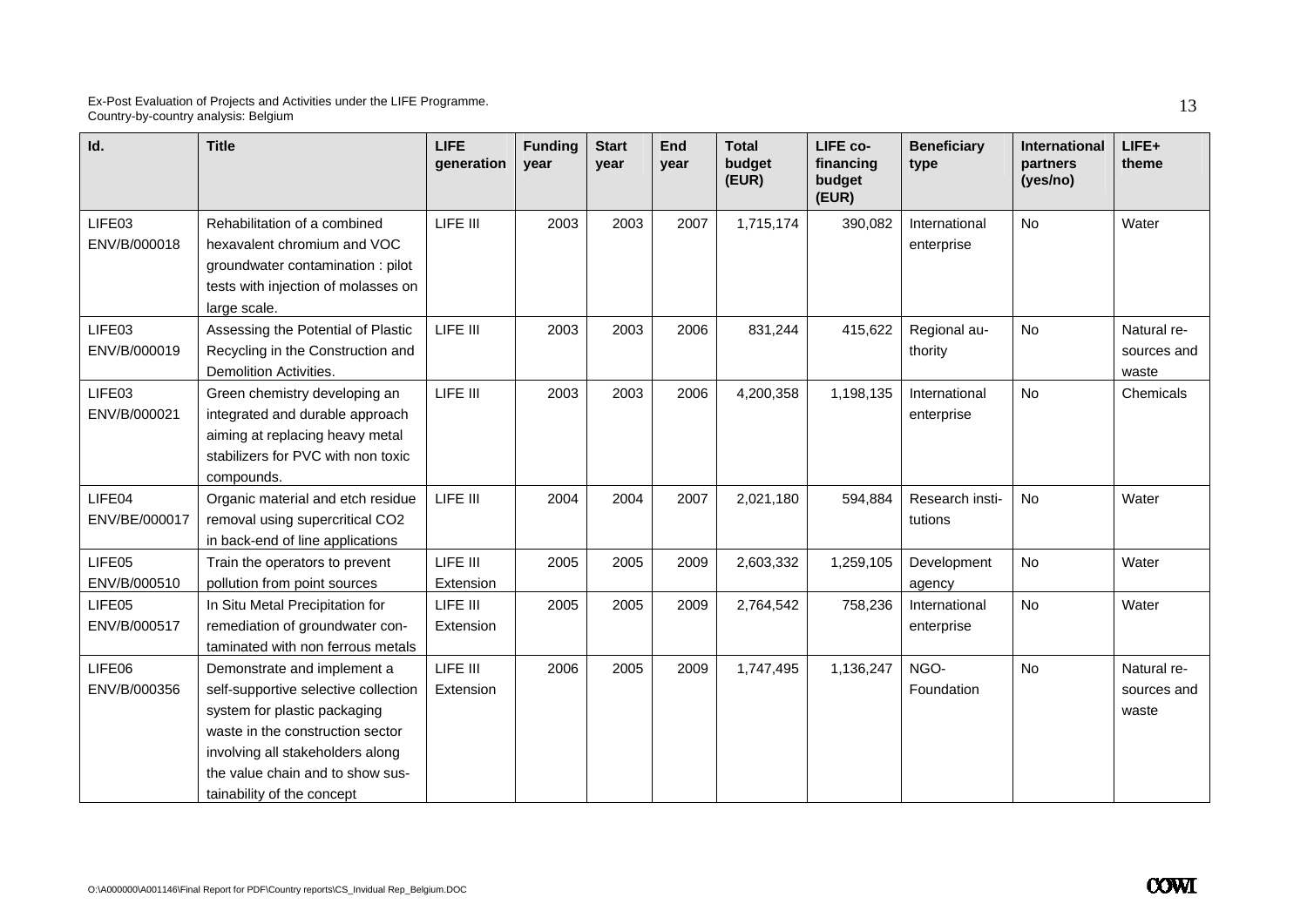| Id.          | <b>Title</b>                         | LIFE.<br>generation | <b>Funding</b><br>year | <b>Start</b><br>year | End<br>year | <b>Total</b><br>budget<br>(EUR) | LIFE co-<br>financing<br>budget<br>(EUR) | <b>Beneficiary</b><br>type | <b>International</b><br>partners<br>(yes/no) | LIFE+<br>theme |
|--------------|--------------------------------------|---------------------|------------------------|----------------------|-------------|---------------------------------|------------------------------------------|----------------------------|----------------------------------------------|----------------|
| LIFE06       | Demonstration of a                   | LIFE III            | 2006                   | 2006                 | 2010        | 1,506,670                       | 452,001                                  | Research insti-            | <b>No</b>                                    | Water          |
| ENV/B/000359 | MULTIBARRIER as a sustainable        | Extension           |                        |                      |             |                                 |                                          | tutions                    |                                              |                |
|              | approach for the prevention of       |                     |                        |                      |             |                                 |                                          |                            |                                              |                |
|              | groundwater contamination by         |                     |                        |                      |             |                                 |                                          |                            |                                              |                |
|              | leaking landfills and multipollutant |                     |                        |                      |             |                                 |                                          |                            |                                              |                |
|              | contaminated sites : a cheap al-     |                     |                        |                      |             |                                 |                                          |                            |                                              |                |
|              | ternative to landfill reinstallation |                     |                        |                      |             |                                 |                                          |                            |                                              |                |
|              | and/or leachate treatment            |                     |                        |                      |             |                                 |                                          |                            |                                              |                |
| LIFE06       | Demonstration of a 100% non-         | LIFE III            | 2006                   | 2006                 | 2010        | 5,200,611                       | 1,525,413                                | <b>SME</b>                 | <b>No</b>                                    | Water          |
| ENV/B/000362 | toxic hull protection and anti-      | Extension           |                        |                      |             |                                 |                                          |                            |                                              |                |
|              | fouling system contribution to       |                     |                        |                      |             |                                 |                                          |                            |                                              |                |
|              | zero emissions to the aquatic        |                     |                        |                      |             |                                 |                                          |                            |                                              |                |
|              | environment and saving 3-8 %         |                     |                        |                      |             |                                 |                                          |                            |                                              |                |
|              | heavy fuels                          |                     |                        |                      |             |                                 |                                          |                            |                                              |                |
| LIFE06       | Sustainable Managment by Inter-      | LIFE III            | 2006                   | 2006                 | 2010        | 2,011,006                       | 1,002,878                                | Development                | <b>No</b>                                    | Strategic      |
| ENV/B/000365 | active Governance and Industrial     | Extension           |                        |                      |             |                                 |                                          | agency                     |                                              | Approaches     |
|              | Networking                           |                     |                        |                      |             |                                 |                                          |                            |                                              |                |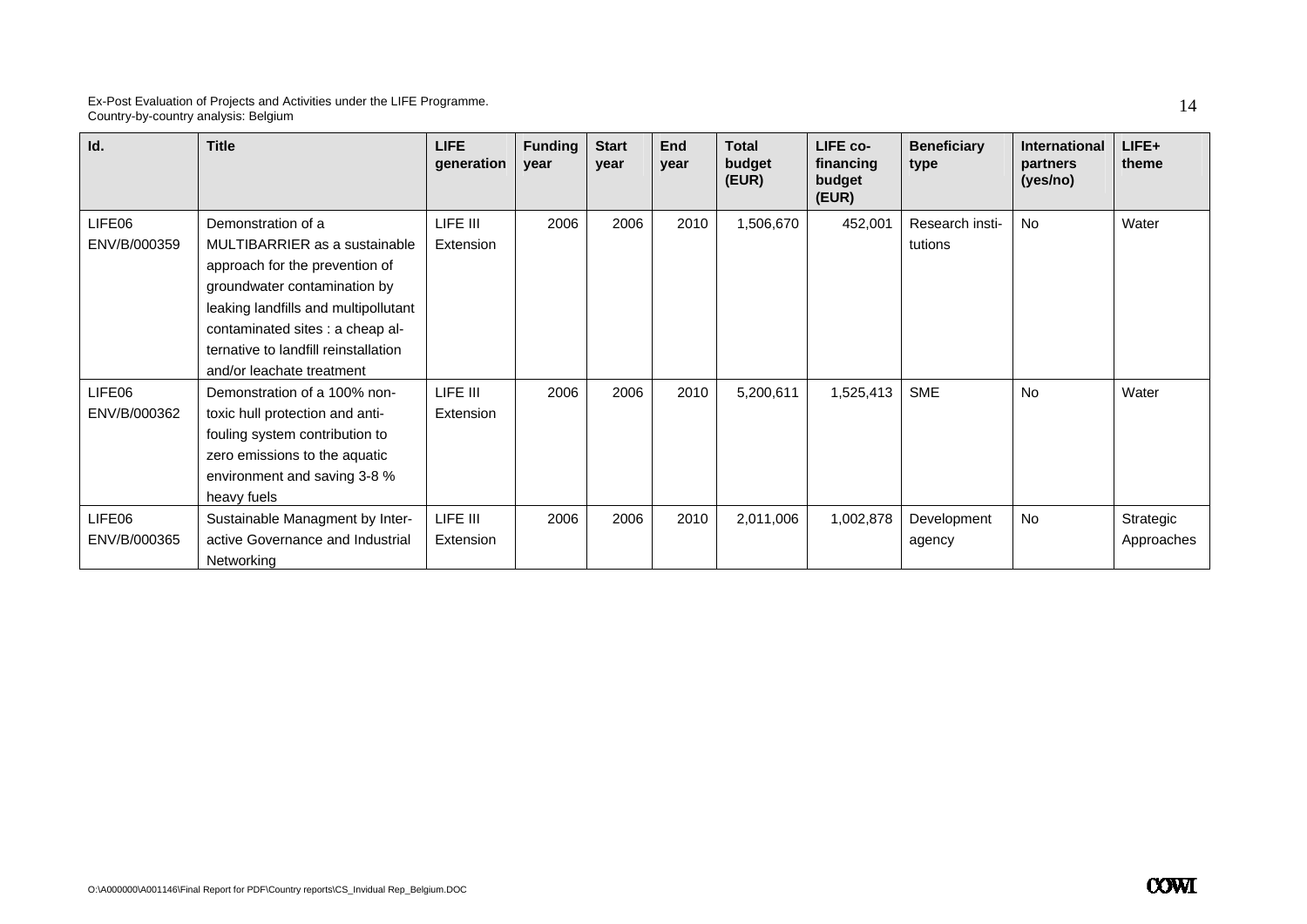### *Table 3 Overview of LIFE Nature Projects in Belgium*

| Id.                 | <b>Title</b>                                                                                                                                                                                                | <b>LIFE</b><br>generation | <b>Funding</b><br>year | <b>Start</b><br>vear | End<br>year | <b>Total</b><br>budget<br>(EUR) | LIFE co-<br>financing<br>(EUR) | <b>Beneficiary</b><br>type | <b>International</b><br>partners<br>(yes/no) | <b>Directive</b><br>(Birds,<br>Habitats) or<br>biodiversity |
|---------------------|-------------------------------------------------------------------------------------------------------------------------------------------------------------------------------------------------------------|---------------------------|------------------------|----------------------|-------------|---------------------------------|--------------------------------|----------------------------|----------------------------------------------|-------------------------------------------------------------|
| LIFE96 NAT/B/003032 | Integral Coastal Conserva-<br>tion Initiative                                                                                                                                                               | LIFE II                   | 1996                   | 1997                 | 2002        | 2,551,854                       | 1,137,106                      | Regional<br>authority      | <b>No</b>                                    | Biodiversity                                                |
| LIFE96 NAT/B/003034 | Action plan for heaths,<br>mat-grasslands and asso-<br>ciated habitats in Belgium                                                                                                                           | LIFE II                   | 1996                   | 1996                 | 1999        | 821,792                         | 410,896                        | NGO-<br>Foundation         | <b>No</b>                                    | <b>Habitats</b>                                             |
| LIFE96 NAT/B/003035 | Rehabilitation and devel-<br>opment of nature in the<br>'Grensmaas' area                                                                                                                                    | LIFE II                   | 1996                   | 1997                 | 2000        | 860,563                         | 258,169                        | NGO-<br>Foundation         | <b>No</b>                                    | <b>Habitats</b>                                             |
| LIFE97 NAT/B/004206 | Protection of the habitats<br>of a number of priority<br>species of wet grasslands<br>in Belgium                                                                                                            | LIFE II                   | 1997                   | 1997                 | 2002        | 1,445,107                       | 722,553                        | NGO-<br>Foundation         | No                                           | <b>Birds</b>                                                |
| LIFE97 NAT/B/004208 | Initiative to ecologically<br>rehabilitate the Pond<br><b>Complex Central-Limburg</b><br>(Vijvercomplex Midden-<br>Limburg), a key central<br>area in a regional network<br>of pond and marsh bio-<br>topes | LIFE II                   | 1997                   | 1999                 | 2003        | 1,992,850                       | 677,569                        | NGO-<br>Foundation         | <b>No</b>                                    | <b>Birds</b>                                                |
| LIFE98 NAT/B/005167 | Habitat improvement in the<br>SAC of the Brussels-<br>Capital Region                                                                                                                                        | LIFE II                   | 1998                   | 1998                 | 2003        | 700,986                         | 280,394                        | Local author-<br>ity       | No                                           | <b>Habitats</b>                                             |
| LIFE98 NAT/B/005168 | Actions for oligo-<br>mesotrophic Aquatic Habi-<br>tats in de Kempen                                                                                                                                        | LIFE II                   | 1998                   | 1998                 | 2003        | 897,678                         | 448,839                        | NGO-<br>Foundation         | <b>No</b>                                    | <b>Habitats</b>                                             |
| LIFE98 NAT/B/005171 | Dijlevallei                                                                                                                                                                                                 | LIFE II                   | 1998                   | 1998                 | 2004        | 1,902,465                       | 760,986                        | NGO-<br>Foundation         | No                                           | <b>Habitats</b>                                             |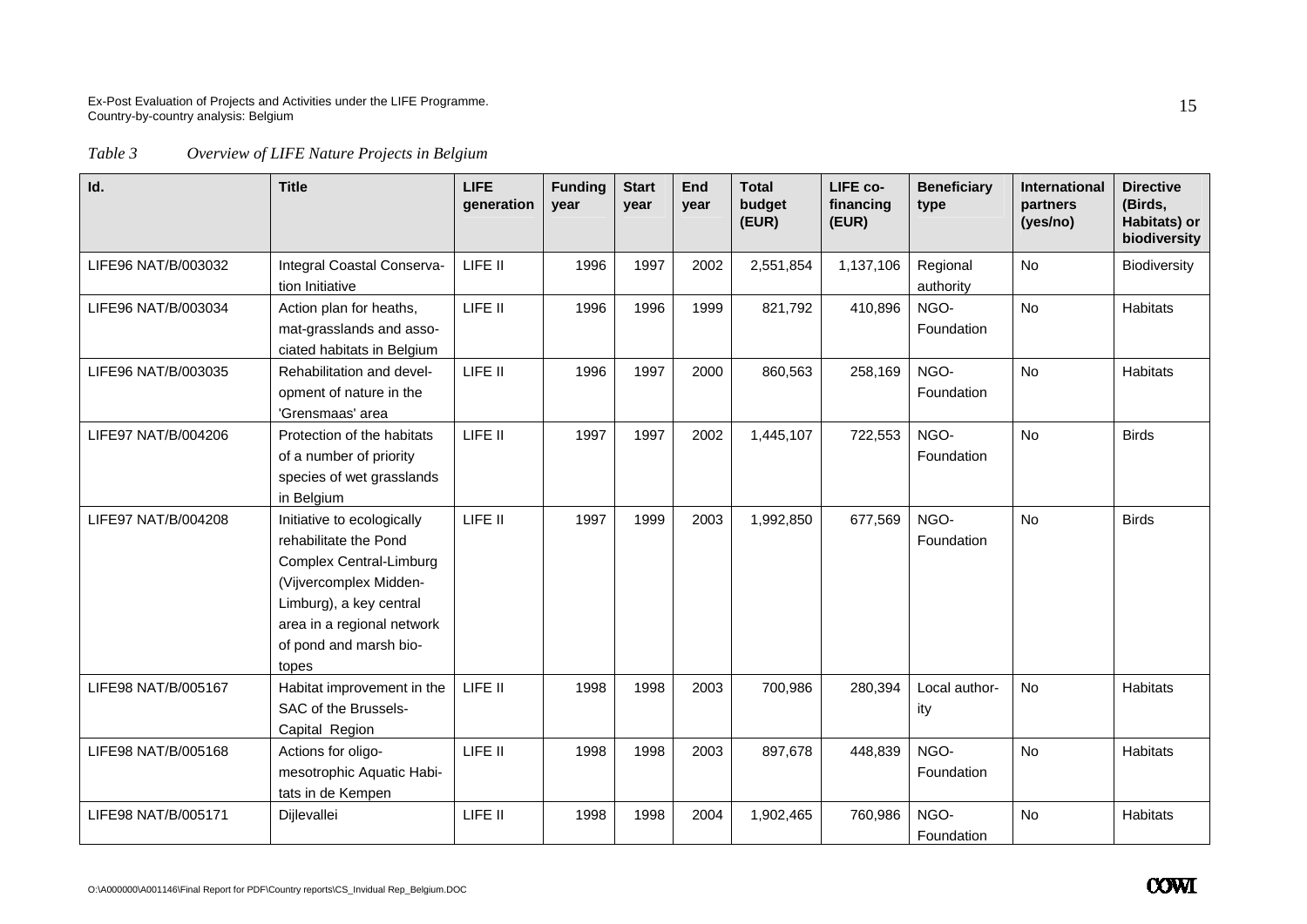| Id.                 | <b>Title</b>                                                                                   | <b>LIFE</b><br>generation | <b>Funding</b><br>year | <b>Start</b><br>year | End<br>year | <b>Total</b><br>budget<br>(EUR) | LIFE co-<br>financing<br>(EUR) | <b>Beneficiary</b><br>type | International<br>partners<br>(yes/no) | <b>Directive</b><br>(Birds,<br>Habitats) or<br>biodiversity |
|---------------------|------------------------------------------------------------------------------------------------|---------------------------|------------------------|----------------------|-------------|---------------------------------|--------------------------------|----------------------------|---------------------------------------|-------------------------------------------------------------|
| LIFE98 NAT/B/005172 | Preservation, Protection<br>and Restoration of the<br>Kranepoel and Surround-<br>ings (Aalter) | LIFE II                   | 1998                   | 1998                 | 2003        | 675,226                         | 337,613                        | Local author-<br>ity       | <b>No</b>                             | <b>Habitats</b>                                             |
| LIFE99 NAT/B/006285 | Restoration of wetlands in<br><b>Belgian Lorraine</b>                                          | LIFE II                   | 1999                   | 1999                 | 2003        | 828,158                         | 372,671                        | NGO-<br>Foundation         | <b>No</b>                             | Habitats                                                    |
| LIFE99 NAT/B/006295 | Salt meadows in the<br>Flemmish polders                                                        | LIFE II                   | 1999                   | 1999                 | 2003        | 1,490,584                       | 670,763                        | NGO-<br>Foundation         | <b>No</b>                             | <b>Birds</b>                                                |
| LIFE99 NAT/B/006296 | Cross-border recovery and<br>conservation of wet eco-<br>systems                               | LIFE II                   | 1999                   | 1999                 | 2004        | 3,972,383                       | 993,096                        | NGO-<br>Foundation         | Yes                                   | <b>Habitats</b>                                             |
| LIFE99 NAT/B/006298 | Intermediate Atlantic<br>heathlands in the Flanders                                            | LIFE II                   | 1999                   | 1999                 | 2003        | 1,438,006                       | 719,003                        | NGO-<br>Foundation         | <b>No</b>                             | Habitats                                                    |
| LIFE00 NAT/B/007148 | Actions for Birds of Reed-<br>beds in Bassin de la Haine                                       | LIFE II                   | 2000                   | 2001                 | 2005        | 1,740,715                       | 870,358                        | NGO-<br>Foundation         | <b>No</b>                             | <b>Birds</b>                                                |
| LIFE00 NAT/B/007156 | Action Plan for conserva-<br>tion and restoration of<br>three woods in the Flemish<br>Ardennes | LIFE II                   | 2000                   | 2001                 | 2007        | 2,837,738                       | 1,126,582                      | NGO-<br>Foundation         | <b>No</b>                             | Habitats                                                    |
| LIFE00 NAT/B/007168 | Restoring and Managing<br>Calcareous Habitat types<br>in the region of Lesse and<br>Lomme      | LIFE II                   | 2000                   | 2001                 | 2005        | 685,174                         | 342,587                        | NGO-<br>Foundation         | <b>No</b>                             | Habitats                                                    |
| LIFE02 NAT/B/008590 | Conservation of habitats of<br>pearl mussels in Belgium                                        | LIFE III                  | 2002                   | 2002                 | 2007        | 2,322,760                       | 1,161,380                      | Research<br>institutions   | <b>No</b>                             | <b>Habitats</b>                                             |
| LIFE02 NAT/B/008591 | FEYDRA: Fossil Estuary<br>of the Yzer Dunes Resto-<br>ration Action                            | LIFE III                  | 2002                   | 2002                 | 2006        | 1,309,522                       | 654,761                        | Regional<br>authority      | <b>No</b>                             | <b>Habitats</b>                                             |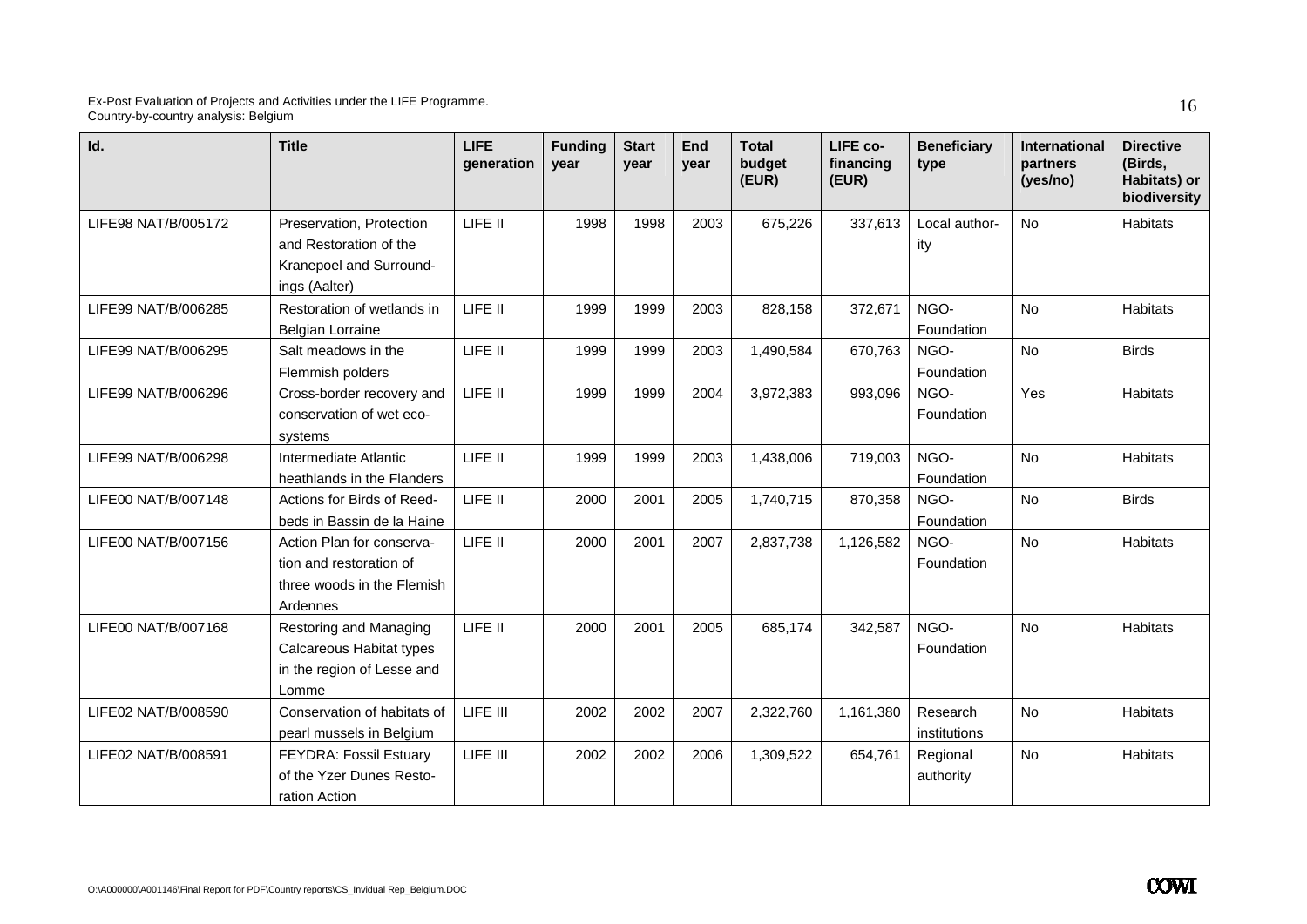| Id.                     | <b>Title</b>                                                                      | <b>LIFE</b><br>generation | <b>Funding</b><br>year | <b>Start</b><br>year | End<br>year | <b>Total</b><br>budget<br>(EUR) | LIFE co-<br>financing<br>(EUR) | <b>Beneficiary</b><br>type | <b>International</b><br>partners<br>(yes/no) | <b>Directive</b><br>(Birds,<br>Habitats) or<br>biodiversity |
|-------------------------|-----------------------------------------------------------------------------------|---------------------------|------------------------|----------------------|-------------|---------------------------------|--------------------------------|----------------------------|----------------------------------------------|-------------------------------------------------------------|
| LIFE02 NAT/B/008593     | Restoration and sustain-<br>able management of upper<br>Meuse dry Grasslands      | LIFE III                  | 2002                   | 2002                 | 2006        | 1,934,717                       | 967,359                        | NGO-<br>Foundation         | <b>No</b>                                    | <b>Habitats</b>                                             |
| LIFE02 NAT/B/008595     | Minerotrofic mires and<br>heath ecosystems in the<br>Zuiderkempen                 | LIFE III                  | 2002                   | 2002                 | 2007        | 2,535,594                       | 1,014,238                      | NGO-<br>Foundation         | <b>No</b>                                    | <b>Habitats</b>                                             |
| LIFE2002NAT/ST/B/000001 | Conservation de la Loutre<br>des bassins belgo-<br>germano-luxembourgeois         | LIFE III                  | 2002                   | 2002                 | 2003        | 30,000                          | 15,000                         |                            | <b>No</b>                                    | <b>Habitats</b>                                             |
| LIFE03 NAT/B/000019     | Rehabilitation of peat and<br>wet habitats on the Saint-<br><b>Hubert Plateau</b> | LIFE III                  | 2003                   | 2003                 | 2007        | 2,127,540                       | 1,063,770                      | NGO-<br>Foundation         | <b>No</b>                                    | Habitats                                                    |
| LIFE03 NAT/B/000020     | Restoration and manage-<br>ment of the lowland mire<br>"Damvallei"                | LIFE III                  | 2003                   | 2003                 | 2009        | 2,266,900                       | 1,133,450                      | NGO-<br>Foundation         | <b>No</b>                                    | Habitats                                                    |
| LIFE03 NAT/B/000023     | Uitkerkse Polder: a surplus<br>value for nature and peo-<br>ple                   | LIFE III                  | 2003                   | 2003                 | 2009        | 4,205,003                       | 1,682,001                      | NGO-<br>Foundation         | <b>No</b>                                    | <b>Habitats</b>                                             |
| LIFE03 NAT/B/000024     | Integrated restoration of<br>natural habitats on military<br>areas in Natura 2000 | LIFE III                  | 2003                   | 2003                 | 2010        | 15,322,373                      | 6,555,658                      | Regional<br>authority      | <b>No</b>                                    | <b>Habitats</b>                                             |
| LIFE04 NAT/BE/000010    | Habitat restoration in<br>Landschap De Liereman                                   | LIFE III                  | 2004                   | 2004                 | 2010        | 3,042,700                       | 1,521,350                      | NGO-<br>Foundation         | <b>No</b>                                    | <b>Habitats</b>                                             |
| LIFE05 NAT/B/000085     | Restoration of European<br>otter habitats (Be & Lu)                               | LIFE III<br>Extension     | 2005                   | 2005                 | 2011        | 3,891,664                       | 1,945,831                      | Park-Reserve<br>authority  | <b>No</b>                                    | <b>Habitats</b>                                             |
| LIFE05 NAT/B/000087     | Actions for the valleys and<br>turf moors of Croix Scaille<br>(Belgium)           | LIFE III<br>Extension     | 2005                   | 2006                 | 2010        | 2,116,700                       | 1,058,350                      | NGO-<br>Foundation         | No                                           | <b>Habitats</b>                                             |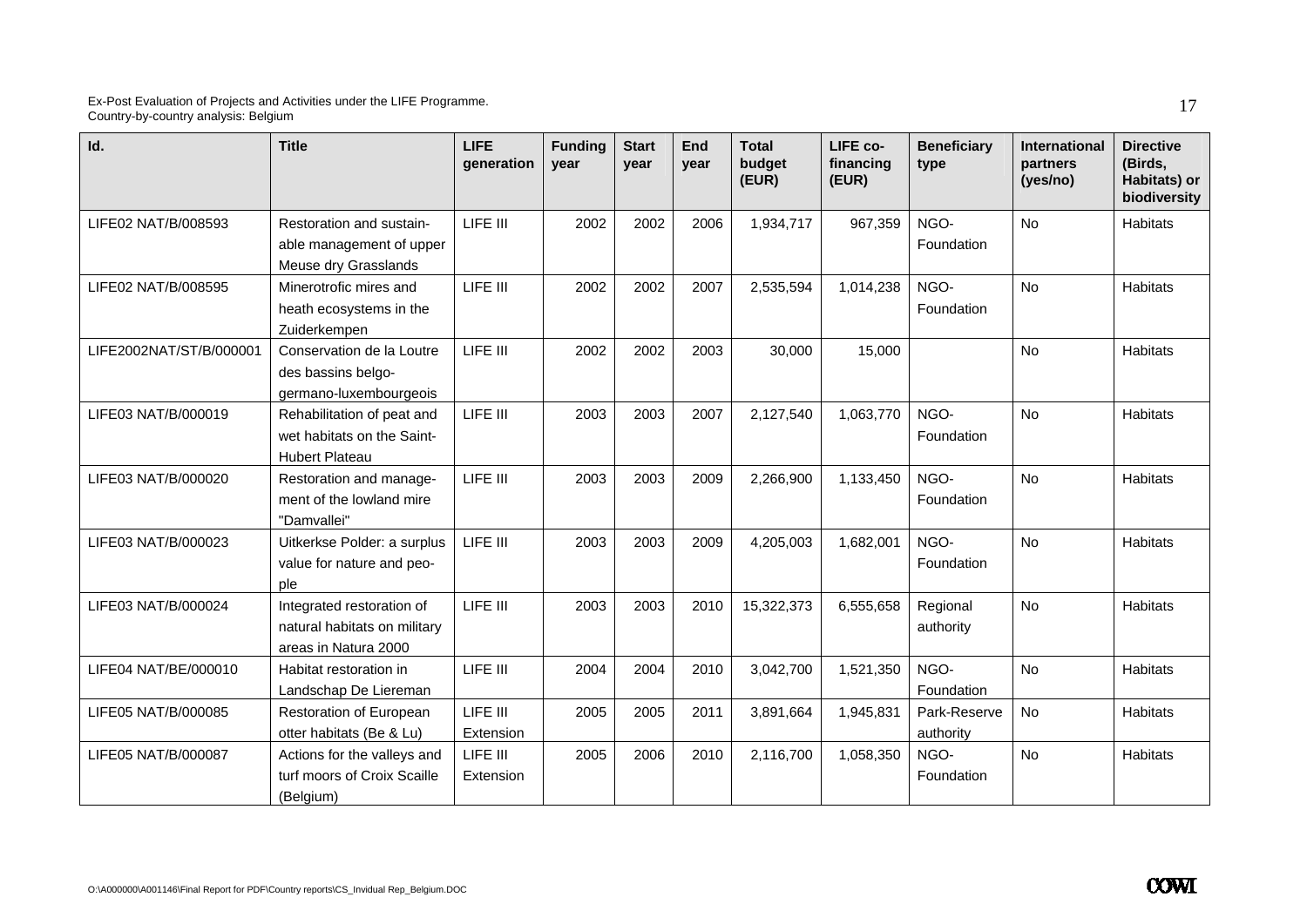| Id.                 | <b>Title</b>                                                                     | <b>LIFE</b><br>generation | <b>Funding</b><br>year | <b>Start</b><br>year | End<br>year | <b>Total</b><br>budget<br>(EUR) | LIFE co-<br>financing<br>(EUR) | <b>Beneficiary</b><br>type | International<br>partners<br>(yes/no) | <b>Directive</b><br>(Birds,<br>Habitats) or<br>biodiversity |
|---------------------|----------------------------------------------------------------------------------|---------------------------|------------------------|----------------------|-------------|---------------------------------|--------------------------------|----------------------------|---------------------------------------|-------------------------------------------------------------|
| LIFE05 NAT/B/000088 | Rehabilitation of habitats<br>in military camps in Wal-<br>Ionia                 | LIFE III<br>Extension     | 2005                   | 2006                 | 2011        | 3,447,436                       | 1,723,718                      | Regional<br>authority      | <b>No</b>                             | Habitats                                                    |
| LIFE05 NAT/B/000089 | Rehabilitation of natural<br>habitats on the Tailles<br>Plateau                  | LIFE III<br>Extension     | 2005                   | 2006                 | 2010        | 3,753,300                       | 1,876,650                      | Regional<br>authority      | <b>No</b>                             | <b>Habitats</b>                                             |
| LIFE05 NAT/B/000090 | Restoration of the lowland<br>river system 'Grote Nete'                          | LIFE III<br>Extension     | 2005                   | 2005                 | 2011        | 3,120,940                       | 1,560,470                      | NGO-<br>Foundation         | <b>No</b>                             | Habitats                                                    |
| LIFE05 NAT/B/000091 | Transboundery habitat<br>restoration in the valley of<br>the Dommel              | LIFE III<br>Extension     | 2005                   | 2005                 | 2011        | 5,818,650                       | 2,676,579                      | NGO-<br>Foundation         | <b>No</b>                             | Habitats                                                    |
| LIFE06 NAT/B/000081 | Habitat restoration in<br>Averbode Bos en Heide                                  | LIFE III<br>Extension     | 2006                   | 2006                 | 2011        | 3,870,400                       | 1,935,200                      | NGO-<br>Foundation         | <b>No</b>                             | Habitats                                                    |
| LIFE06 NAT/B/000082 | Habitat restoration of allu-<br>vial forests and heath in<br>the "Stropers" area | LIFE III<br>Extension     | 2006                   | 2006                 | 2010        | 1,881,369                       | 940,684                        | Regional<br>authority      | <b>No</b>                             | <b>Birds</b>                                                |
| LIFE06 NAT/B/000084 | Large-scale Habitat Resto-<br>ration in "Turnhouts Ven-<br>nengebied"            | LIFE III<br>Extension     | 2006                   | 2006                 | 2012        | 4,197,525                       | 1,679,010                      | NGO-<br>Foundation         | <b>No</b>                             | Habitats                                                    |
| LIFE06 NAT/B/000085 | Cross-border restoration of<br>heathland on continental<br>dunes                 | LIFE III<br>Extension     | 2006                   | 2006                 | 2011        | 1,896,047                       | 948,023                        | Park-Reserve<br>authority  | <b>No</b>                             | Habitats                                                    |
| LIFE06 NAT/B/000087 | Zwindunes Ecological Na-<br>ture Optimalisation                                  | LIFE III<br>Extension     | 2006                   | 2006                 | 2011        | 2,537,060                       | 1,268,530                      | Regional<br>authority      | <b>No</b>                             | Habitats                                                    |
| LIFE06 NAT/B/000091 | Rehabilitation of heaths<br>and mires on the Hautes-<br>Fagnes Plateau           | LIFE III<br>Extension     | 2006                   | 2007                 | 2012        | 4,500,300                       | 2,250,150                      | Regional<br>authority      | <b>No</b>                             | <b>Habitats</b>                                             |
| LIFE06 NAT/B/000095 | Action plan for three<br>threatened bat species in<br><b>Flanders</b>            | LIFE III<br>Extension     | 2006                   | 2006                 | 2011        | 1,892,271                       | 946,136                        | Regional<br>authority      | <b>No</b>                             | <b>Habitats</b>                                             |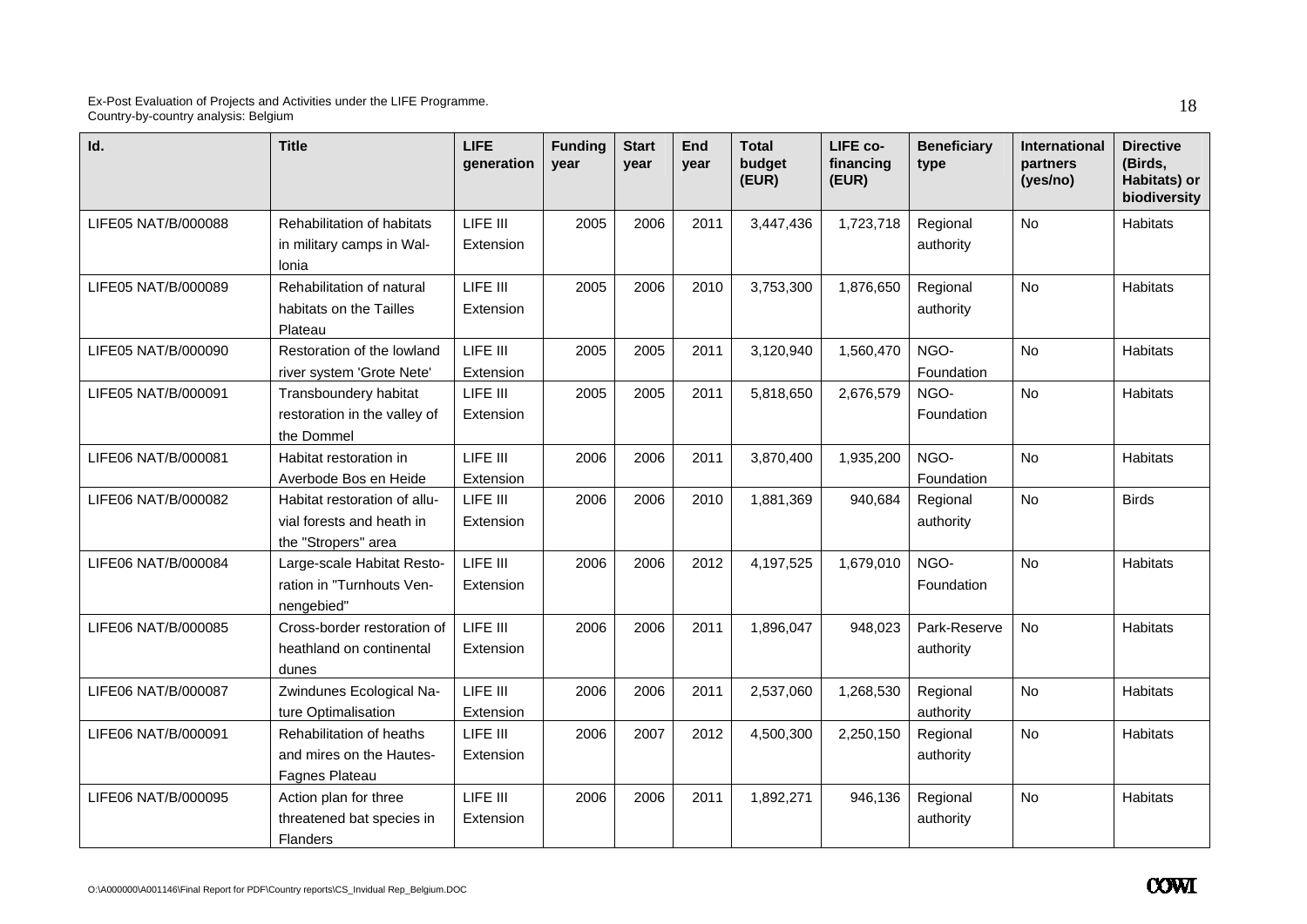### **Appendix 2 Summary tables on LIFE Environment projects in Belgium**

| <b>Generation</b>                                     | Year         | Number of<br>projects   | <b>Total budget</b><br>(EUR<br>million) | <b>Total LIFE</b><br>co-financing<br>budget (EUR<br>million) | Average<br>duration<br>(years) | Average<br><b>LIFE funding</b><br>per project<br>(EUR<br>million) |
|-------------------------------------------------------|--------------|-------------------------|-----------------------------------------|--------------------------------------------------------------|--------------------------------|-------------------------------------------------------------------|
| LIFE II                                               | 1996         | $\overline{4}$          | 12.6                                    | 1.4                                                          | 3.0                            | 0.4                                                               |
|                                                       | 1997         | 8                       | 18.1                                    | 3.9                                                          | 3.5                            | 0.5                                                               |
|                                                       | 1998         | 9                       | 8.2                                     | 3.2                                                          | 3.3                            | 0.4                                                               |
|                                                       | 1999         | 8                       | 9.5                                     | 3.8                                                          | 3.5                            | 0.5                                                               |
|                                                       | <b>Total</b> | 29                      | 48.4                                    | 12.4                                                         | 3.4                            | 0.4                                                               |
| LIFE III                                              | 2000         | $\mathbf{1}$            | 1.1                                     | 0.5                                                          | 3.0                            | 0.5                                                               |
|                                                       | 2002         | 3                       | 6.0                                     | 2.2                                                          | 2.7                            | 0.7                                                               |
|                                                       | 2003         | 4                       | 7.5                                     | 2.2                                                          | 3.3                            | 0.6                                                               |
|                                                       | 2004         | $\mathbf{1}$            | 2.0                                     | 0.6                                                          | 3.0                            | 0.6                                                               |
|                                                       | <b>Total</b> | $\boldsymbol{9}$        | 17                                      | $\bf 6$                                                      | 3.0                            | 0.6                                                               |
| LIFE III<br>extension                                 | 2005         | $\overline{2}$          | 5.4                                     | 2.0                                                          | 4.0                            | 1.0                                                               |
|                                                       | 2006         | $\overline{\mathbf{4}}$ | 10.5                                    | 4.1                                                          | 4.0                            | 1.0                                                               |
|                                                       | <b>Total</b> | 6                       | 15.8                                    | 6.1                                                          | 4.0                            | 1.0                                                               |
| <b>Grand total</b>                                    |              | 44                      | 80.9                                    | 24.0                                                         | 3.4                            | 0.5                                                               |
| Comparative<br>figures for all<br><b>ENV</b> projects |              | 1,076                   | 1,947.7                                 | 615.9                                                        | 3.3                            | 0.6                                                               |

*Table 4 Overview of LIFE ENV projects in Belgium by year, 1996-2006*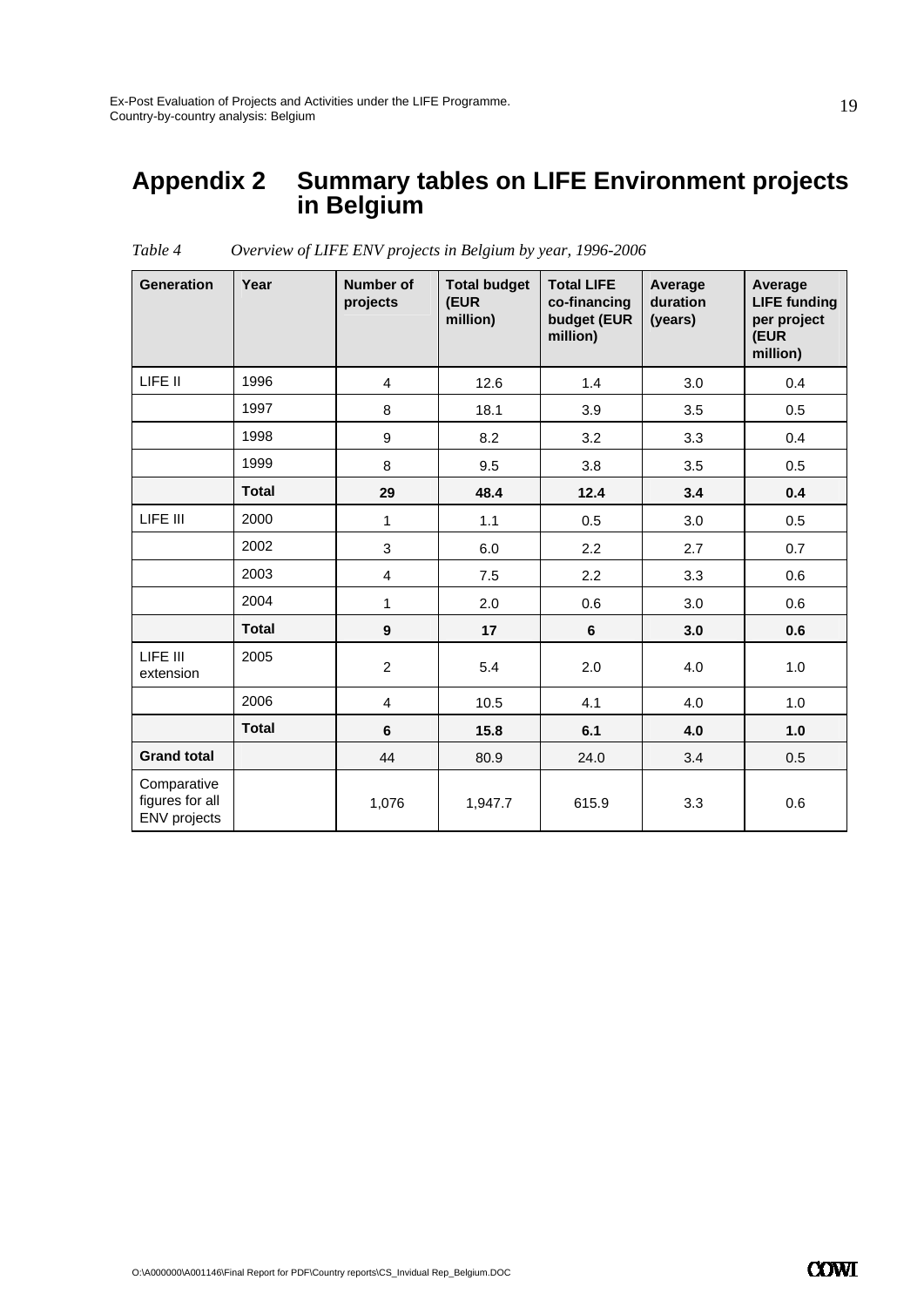| LIFE+ theme                    | No. of<br>projects | In $%$ of<br>total | <b>Total</b><br>budget<br>(EUR<br>million) | In $%$ of<br>total | <b>LIFE</b><br>contribution<br>(EUR<br>million) | In $%$ of<br>total |
|--------------------------------|--------------------|--------------------|--------------------------------------------|--------------------|-------------------------------------------------|--------------------|
| Climate change                 | 0                  | 0%                 | 0.0                                        | 0%                 | 0.0                                             | 0%                 |
| Air                            | 4                  | 9%                 | 12.5                                       | 15%                | 1.9                                             | 8%                 |
| Water                          | 13                 | 30%                | 24.3                                       | 30%                | 7.7                                             | 32%                |
| Soil                           | 1                  | 2%                 | 0.4                                        | 1%                 | 0.2                                             | 1%                 |
| Forests                        | 1                  | 2%                 | 0.8                                        | 1%                 | 0.4                                             | 2%                 |
| Natural resources and<br>waste | 13                 | 30%                | 25.9                                       | 32%                | 6.8                                             | 28%                |
| Chemicals                      | 2                  | 5%                 | 5.7                                        | 7%                 | 1.9                                             | 8%                 |
| Urban environment              | 5                  | 11%                | 3.8                                        | 5%                 | 1.7                                             | 7%                 |
| Strategic approaches           | 5                  | 11%                | 7.5                                        | 9%                 | 3.4                                             | 14%                |
| <b>Total</b>                   | 44                 | 100%               | 80.9                                       | 100%               | 24.0                                            | 100%               |

*Table 5 Overview of LIFE ENV projects in Belgium 1996-2006 by theme*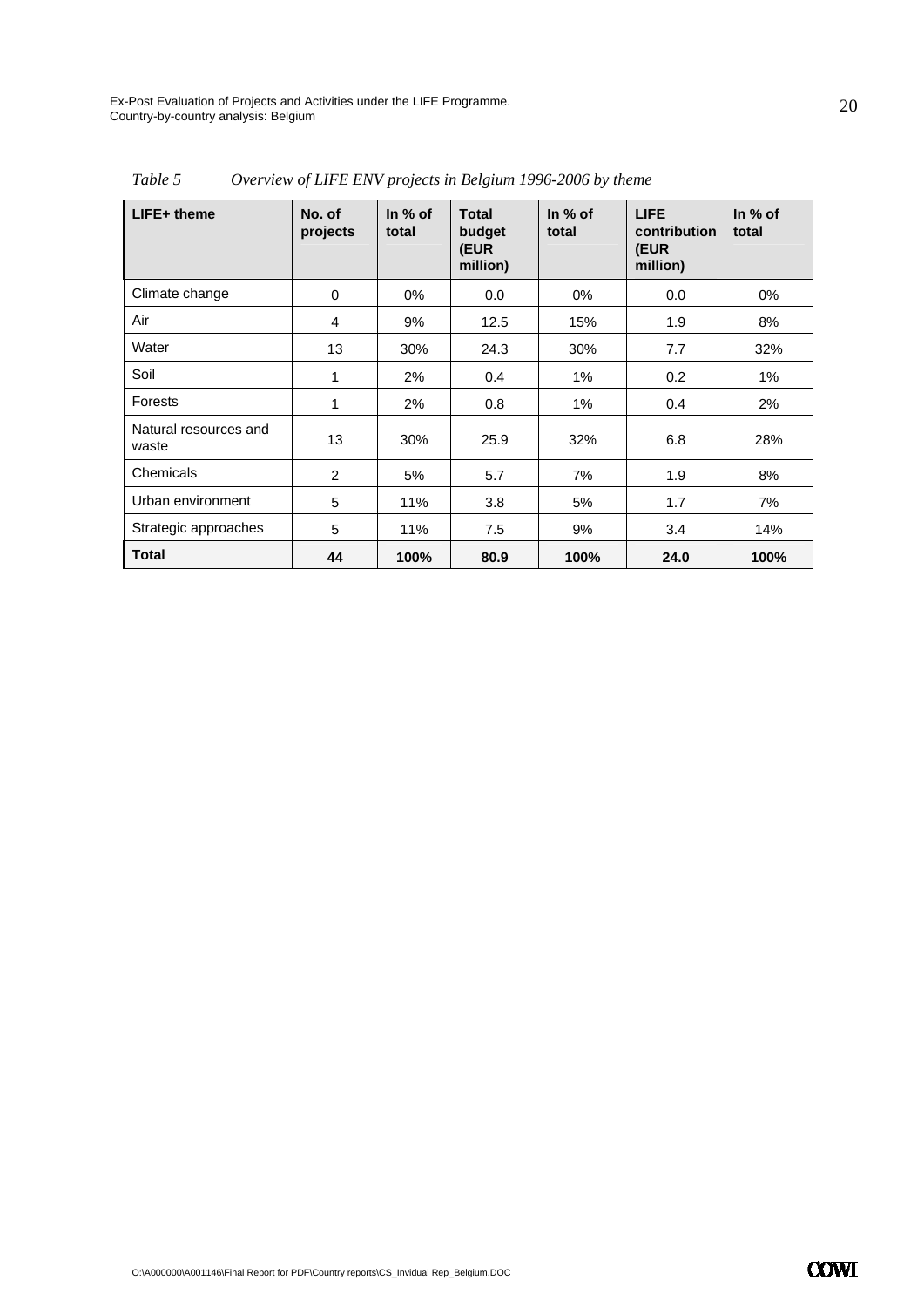*Table 6 Belgium LIFE ENV projects 1996-2006 according to beneficiary type* 

| <b>Beneficiary type</b>                  | No. of<br>projects | In % of<br>total | <b>Total</b><br>budget<br>(EUR<br>million) | In % of<br>total | <b>LIFE</b><br>contribution<br>(EUR<br>million) | In $%$ of<br>total |
|------------------------------------------|--------------------|------------------|--------------------------------------------|------------------|-------------------------------------------------|--------------------|
| <b>Public entities</b>                   |                    |                  |                                            |                  |                                                 |                    |
| National authority                       | $\mathbf 0$        | 0%               | 0.0                                        | 0%               | 0.0                                             | 0%                 |
| Regional authority                       | 5                  | 11%              | 3.6                                        | 4%               | 1.7                                             | 7%                 |
| Local authority                          | $\overline{7}$     | 16%              | 11.6                                       | 14%              | 4.3                                             | 18%                |
| Development agency                       | 3                  | 7%               | 5.4                                        | 7%               | 2.6                                             | 11%                |
| Intergovernmental body                   | $\mathbf 0$        | 0%               | 0.0                                        | 0%               | 0.0                                             | 0%                 |
| Park-reserve authority                   | $\mathbf 0$        | $0\%$            | 0.0                                        | 0%               | 0.0                                             | 0%                 |
| Sub-total                                | 15                 | 34%              | 20.6                                       | 25%              | 8.6                                             | 36%                |
| <b>Public and private enterprises</b>    |                    |                  |                                            |                  |                                                 |                    |
| International enterprise                 | 8                  | 18%              | 30.5                                       | 38%              | 4.5                                             | 19%                |
| Large enterprise                         | $\Omega$           | 0%               | 0.0                                        | 0%               | 0.0                                             | 0%                 |
| SME Small and medium sized<br>enterprise | 1                  | 2%               | 0.8                                        | 1%               | 0.2                                             | 1%                 |
| Mixed enterprise                         | $\mathbf 0$        | 0%               | 0.0                                        | 0%               | 0.0                                             | 0%                 |
| Public enterprise                        | 6                  | 14%              | 12.6                                       | 16%              | 4.0                                             | 17%                |
| Sub-total                                | 15                 | 34%              | 43.8                                       | 54%              | 8.8                                             | 37%                |
| <b>NGOs and research</b>                 |                    |                  |                                            |                  |                                                 |                    |
| NGO-Foundation                           | 3                  | 7%               | 4.2                                        | 5%               | 1.9                                             | 8%                 |
| <b>Research institutions</b>             | 8                  | 18%              | 9.2                                        | 11%              | 3.6                                             | 15%                |
| <b>University</b>                        | 1                  | 2%               | 0.9                                        | 1%               | 0.4                                             | 2%                 |
| Training centre                          | $\Omega$           | 0%               | 0.0                                        | 0%               | 0.0                                             | 0%                 |
| Sub-total                                | 12                 | 27%              | 14.3                                       | 18%              | 6.0                                             | 25%                |
| None indicated                           | $\overline{2}$     | 5%               | 2.1                                        | 3%               | 0.7                                             | 3%                 |
| <b>Total</b>                             | 44                 | 100%             | 80.9                                       | 100%             | 24.0                                            | 100%               |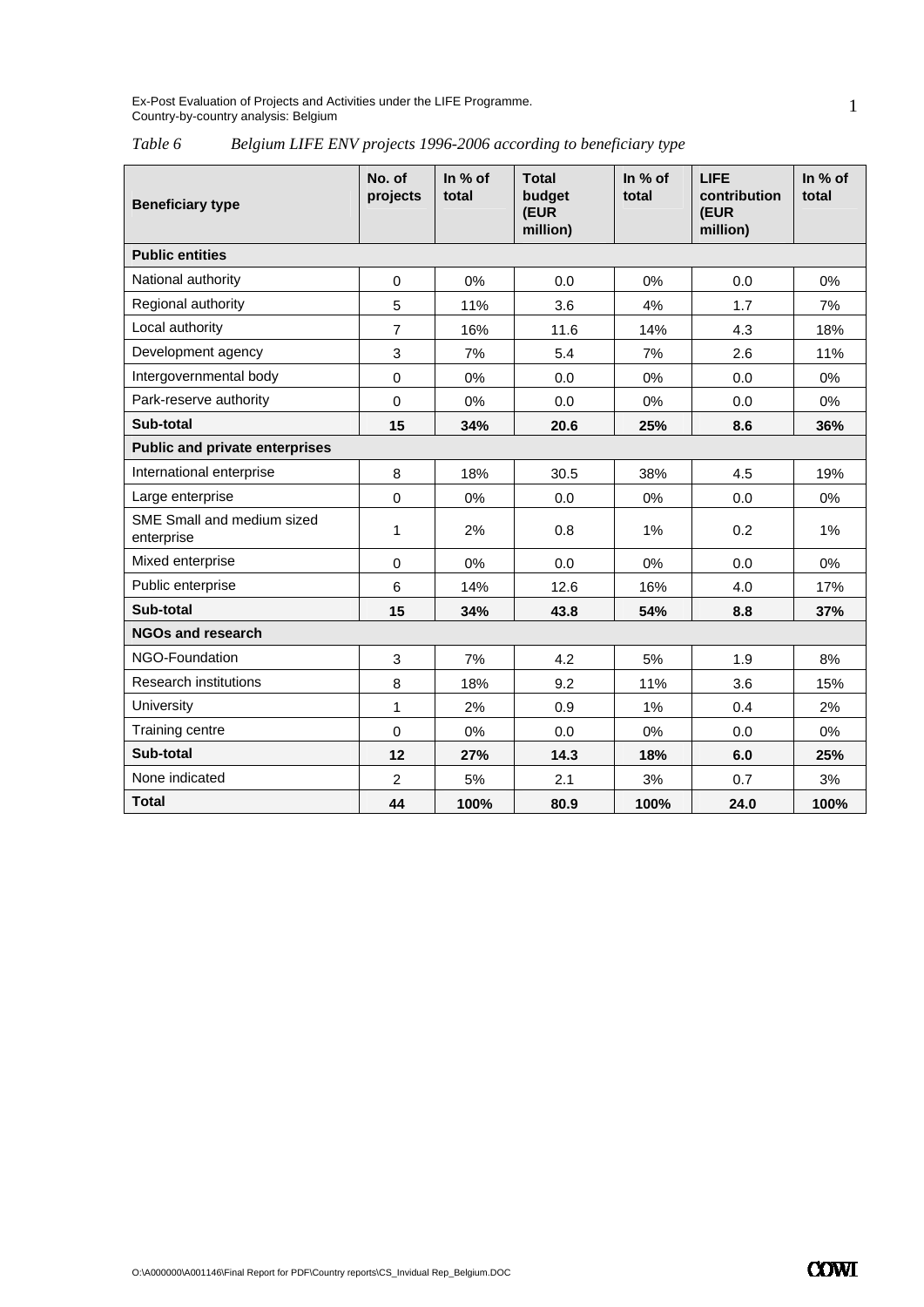### **Appendix 3 Summary tables on LIFE Nature projects in Belgium**

| <b>Generation</b>                              | Year         | <b>Number of</b><br>projects | <b>Total budget</b><br>(EUR<br>million) | <b>Total LIFE</b><br>co-financing<br>budget (EUR<br>million) | Average<br>duration<br>(years) | Average<br><b>LIFE funding</b><br>per project<br>(EUR<br>million) |
|------------------------------------------------|--------------|------------------------------|-----------------------------------------|--------------------------------------------------------------|--------------------------------|-------------------------------------------------------------------|
| LIFE II                                        | 1996         | 3                            | 4.2                                     | 1.8                                                          | 3.7                            | 0.6                                                               |
|                                                | 1997         | $\overline{2}$               | 3.4                                     | 1.4                                                          | 4.5                            | 0.7                                                               |
|                                                | 1998         | 4                            | 4.2                                     | 1.8                                                          | 5.3                            | 0.5                                                               |
|                                                | 1999         | $\overline{4}$               | 7.7                                     | 2.8                                                          | 4.3                            | 0.7                                                               |
|                                                | <b>Total</b> | 13                           | 19.6                                    | 7.8                                                          | 4.5                            | 0.6                                                               |
| LIFE III                                       | 2000         | 3                            | 5.3                                     | 2.3                                                          | 4.7                            | 0.8                                                               |
|                                                | 2002         | 5                            | 8.1                                     | 3.8                                                          | 3.8                            | 0.8                                                               |
|                                                | 2003         | $\overline{4}$               | 23.9                                    | 10.4                                                         | 5.8                            | 2.6                                                               |
|                                                | 2004         | $\mathbf{1}$                 | 3.0                                     | 1.5                                                          | 6.0                            | 1.5                                                               |
|                                                | <b>Total</b> | 13                           | 40                                      | 18                                                           | 4.8                            | 1.4                                                               |
| LIFE III<br>extension                          | 2005         | 6                            | 22.1                                    | 10.8                                                         | 5.2                            | 1.8                                                               |
|                                                | 2006         | $\overline{7}$               | 20.8                                    | 10.0                                                         | 5.0                            | 1.4                                                               |
|                                                | <b>Total</b> | 13                           | 42.9                                    | 20.8                                                         | 5.1                            | 1.6                                                               |
| <b>Grand total</b>                             |              | 39                           | 102.9                                   | 46.7                                                         | 4.8                            | 1.2                                                               |
| Comparative<br>figures for all<br>NAT projects |              | 771                          | 1,224.1                                 | 637.2                                                        | 4.2                            | 0.8                                                               |

### *Table 7 Overview of LIFE NAT projects in Belgium, 1996-2006*

*Table 8 Categories of LIFE NAT projects in Belgium, 1996-2006* 

| <b>LIFE NAT themes</b>       | No. of<br>projects | In % of total | <b>Total budget</b><br>(EUR million) | In $%$ of<br>total | <b>LIFE</b><br>contribution<br>(EUR<br>million | In $%$ of<br>total |
|------------------------------|--------------------|---------------|--------------------------------------|--------------------|------------------------------------------------|--------------------|
| <b>Habitats Directive</b>    | 33                 | 85%           | 91.8                                 | 89%                | 41.7                                           | 89%                |
| <b>Birds Directive</b>       | 5                  | 13%           | 8.6                                  | 8%                 | 3.9                                            | 8%                 |
| <b>Biodiversity projects</b> |                    | 3%            | 2.6                                  | 2%                 | 1.1                                            | 2%                 |
| <b>Total</b>                 | 39                 | 100%          | 102.9                                | 100%               | 46.7                                           | 100%               |